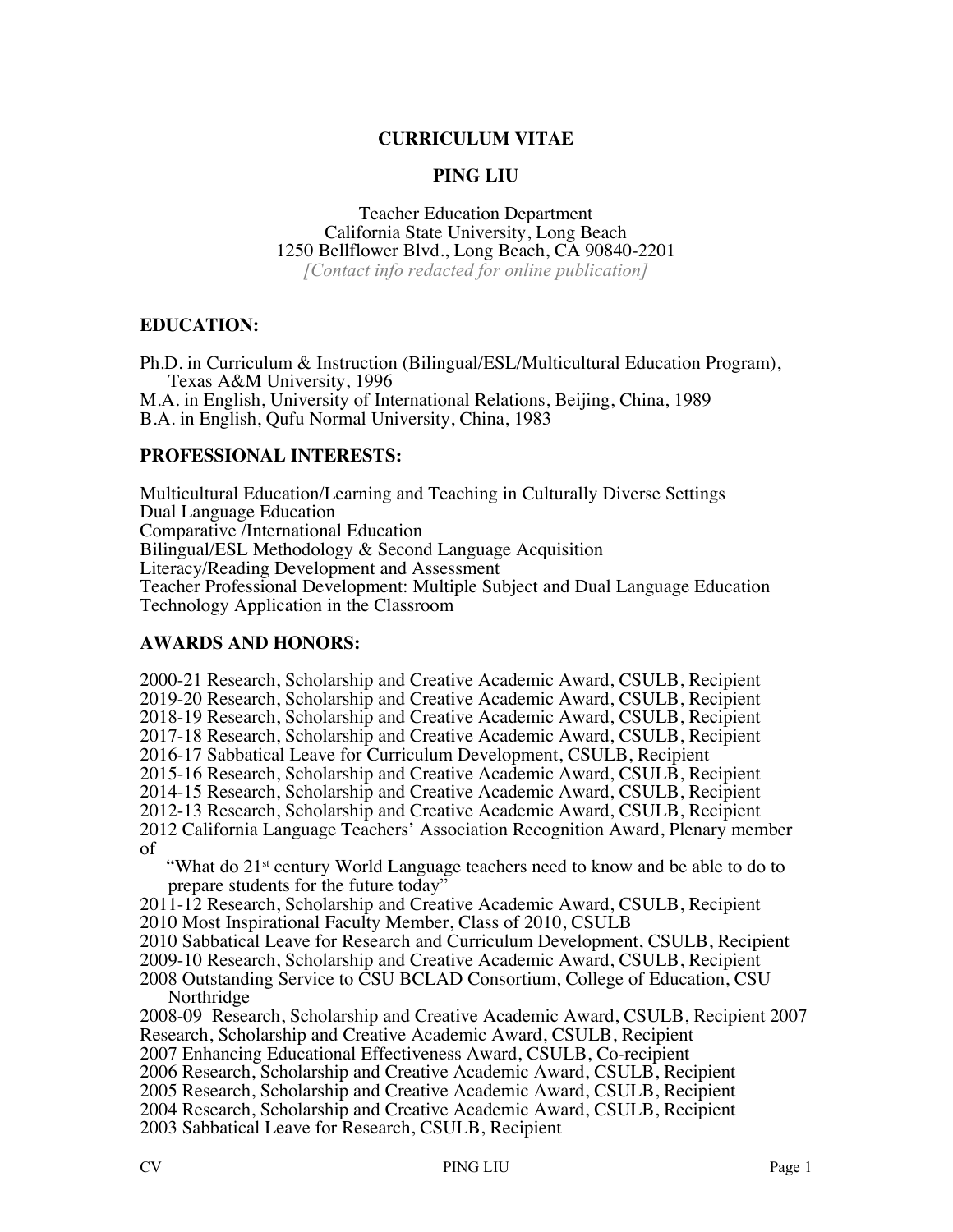- 2003 American Educational Research Association Holistic Education SIG Outstanding Research Award, Recipient
- 2003 Research, Scholarship and Creative Academic Award, CSULB, Recipient
- 2002 Outstanding Graduate (1952-2002) Beizhen High School, Shandong, China
- 2002 Research, Scholarship and Creative Academic Award, CSULB, Recipient
- 2001 Research, Scholarship and Creative Academic Award, CSULB, Recipient
- 2001 Assessment Travel Award, CSULB
- 2000 Educational Innovations and Assessments Awards, CSULB, Co-Recipient
- 1999 Curriculum Excellence Award, the National Alumni Association, Elmhurst College, Recipient
- 1998-present Honorary Principal, Binzhou Elementary School, Shandong, China
- 1996-1997 Outstanding Dissertation Award, Department of Educational Curriculum & Instruction, Texas A&M University, Recipient
- 1997 Dean's Grant Award for Curriculum Excellence, College of Education, San Diego State University, Recipient
- 1997 Southwest Educational Research Association Graduate Student Award, Finalist
- 1996-1997 Outstanding Dissertation Award, College of Education, Texas A&M University, Nominee
- 1996 American Educational Research Association Second Language Research Dissertation Award, Finalist
- 1994-1996 Bilingual Fellow, U.S. Department of Education, Washington, D.C.

# **GRANTS AND PROJECTS**

- 2021-2024: Book project on Mandarin dual language methodology with Academic Learning
- $2020-2021:5$ <sup>th</sup> grade science-based dual immersion curriculum project with Alhambra USD
- 2016-2017: StarTalk Infrastructure Mandarin Immersion Summer Program III, Funded by StarTalk, \$111,500, Proposal Co-developer & Team Lead
- 2015-2016: StarTalk Infrastructure Mandarin Immersion Summer Program II, Funded by StarTalk, \$111,500, Proposal Co-developer & Team Lead
- 2014-2015: "Mandarin Immersion Program development and implementation," \$18,700 granted by Hacienda La Puente USD, Principal Investigator
- 2014-2015: StarTalk Infrastructure Mandarin Immersion Summer Program I, Funded by StarTalk, \$111,500, Proposal Co-developer & Team Lead
- 2013-2014: "Mandarin Dual Language Program," \$30,000 granted by Hacienda La Puente USD, Principal Investigator
- 2007-2008: "Training Mandarin Chinese teachers in K-8," \$75,000 funded by the College Board and the Office of Chinese Language Council International, Grant Developer and Coordinator
- 2002-2008: "Partnership for English Learners: Quality Teacher Preparation and Professional Development," (\$1.448 Million) funded by the US Dept. of Education, Principal Investigator/Director
- 2002-2007: Longitudinal research (using both qualitative and quantitative research methods) on school ecology, Binzhou Pre School in China, Researcher
- 2001-2006: National Key Education Research Project: Comparative Education, National Department of Education, P. R. China, Co-Researcher
- 2001 (Spring): Assessment Travel Grant (\$500), CSULB, recipient
- 2001 (Fall): PT3 mini grant (\$1,000), College of Education, CSULB, recipient
- 2001 (Spring): PT3 mini grant (\$1,000), College of Education, CSULB, recipient
- 2000 Internationalizing Curriculum Incentive (\$300), CSULB, recipient
- 1999 Faculty Career Enhancement Program Grants (\$7,500), CSULB, co-recipient
- 1999 Major Departmental Initiative Grant (\$1,500), Elmhurst College, recipient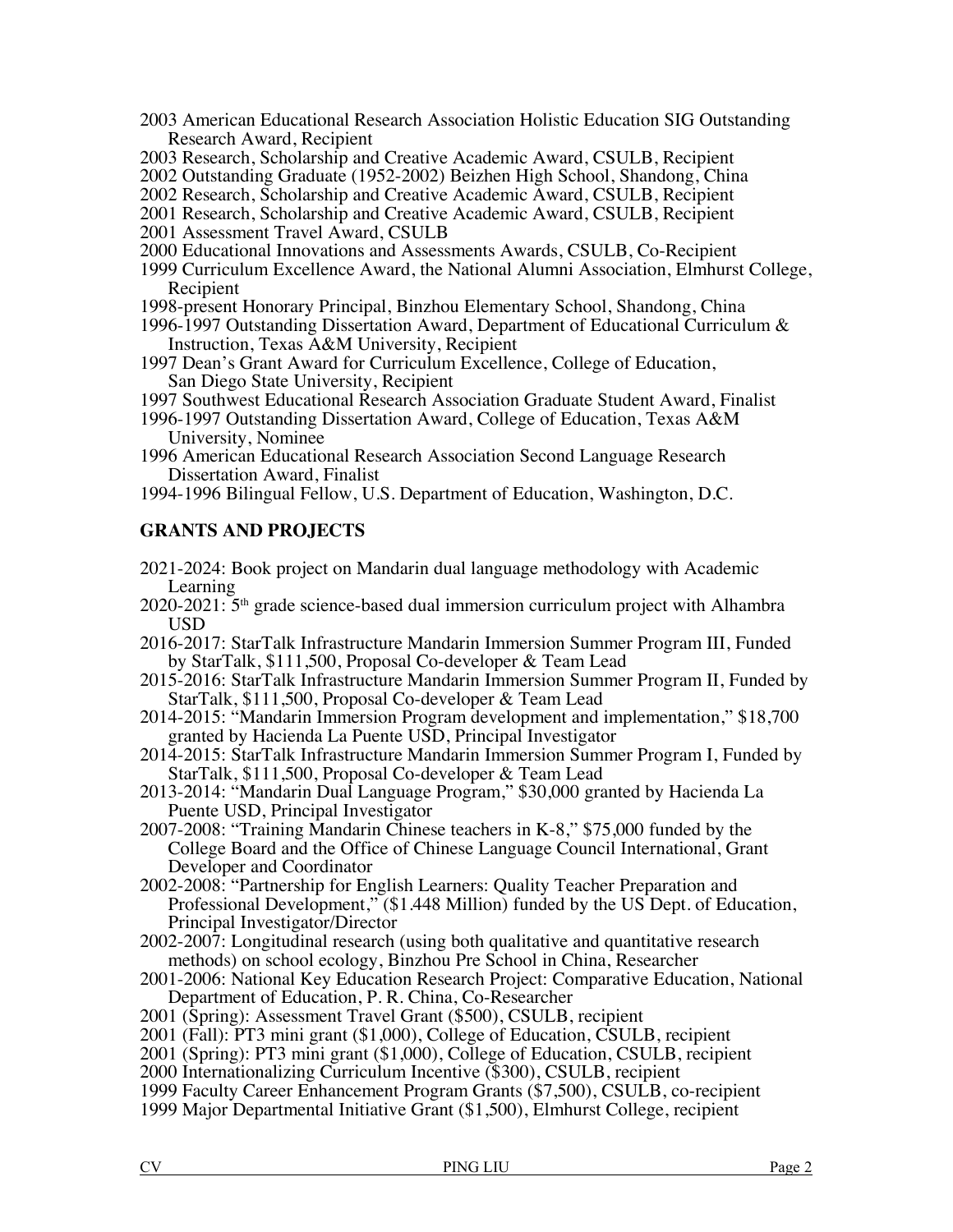## **TEACHING EXPERIENCE:**

**Professor** (CSU, Long Beach, Fall 2008 – present) EDEL 482A: Student Teaching in a Culturally Diverse Setting EDEL 482B: Mandarin BCLAD Student Teaching EDEL 452C: Teaching English and Chinese, K-8 Advisor of the Dual Language Development Master's Program Advisor of the Chinese Single Subject Credential Program

**Professor** (CSU, Long Beach, Fall 2003 – Spring 2008) EDEL 452C Teaching English and Chinese, K-8 EDEL 482/482B MSCP/Asian BCLAD Student Teaching Coordination of CSU Asian BCLAD Consortium Advisor of the Dual Language Development Master's Program Advisor of the Chinese Single Subject Credential Program New Program Developed: ITEP Asian BCLAD Program

**Associate Professor** (CSU, Long Beach, Fall 1999 – Spring 2003) EDEL 452C Teaching English and Chinese, K-8 EDEL 442 Teaching Language Arts, K-8 (CLAD) Coordination of CSU Asian BCLAD Consortium Supervision of Multiple Subject Student Teachers Courses Developed: EDEL 452C Teaching English and Chinese, K-8 EDEL 490: Chinese/Asian Americans and Education in P.R. China

**Assistant Professor** (Elmhurst College, Fall 1997 - Spring 1999) EDU 315 Literacy II, 4-8 EDU 314 Literacy I, K-3 Supervision of elementary student teachers Courses Developed: EDU 379 Cross-Cultural Experience in China: Education and Community EDU 422 Reading Practicum EDU 316 ESL Methodology EDU 312 Theoretical Foundation of ESL/Bilingual Education

**Assistant Professor** (San Diego State University, Spring, 1997) PLC 914 English Language Development and Specially Designed Academic Instruction in English ED 516 Bilingual Models Supervision of secondary student teachers

**Teacher and Evaluator** (College Station & Bryan ISD, 1995-1996) Assess individual 4th Grade students' reading skills, provide assessment information to classroom teachers, and teach reading to a whole class periodically.

**Lecturer** (Texas A&M University, 1994--1996) Reading 361/Reading Development and Assessment Reading 468/Literacy Acquisition and Culturally Diverse Learners Supervision of elementary student teachers Researcher in a Professional Development School Program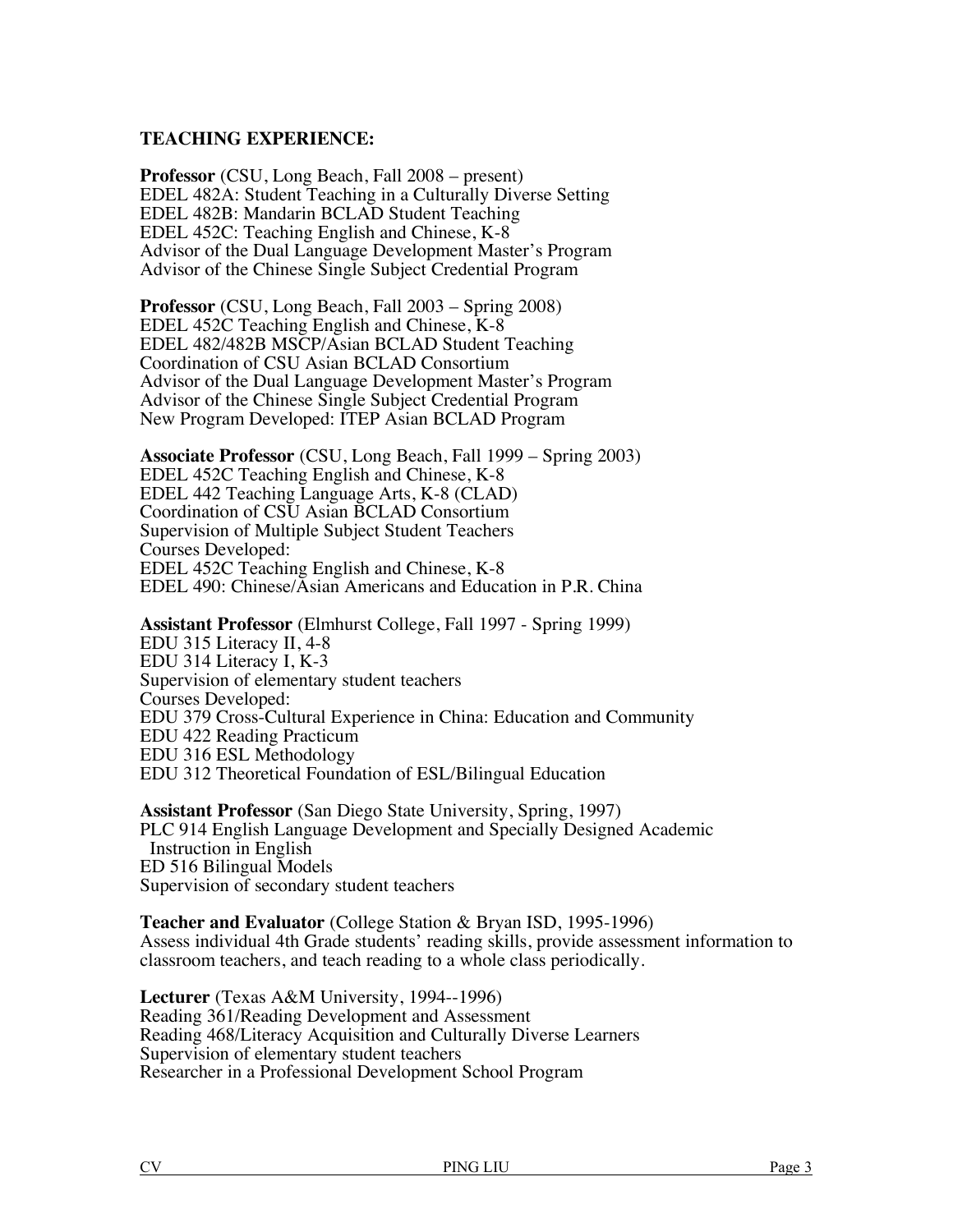**Teacher** (1994-1995)

Teach reading and language arts to multi-grade students (K-4) in a self-contained classroom on weekends (Aldine Literacy Project).

### **Language Instruction Specialist** (1994-1995)

Substitute in Spring Branch Summer Program (21-25 fifth grade students in each of the eight self-contained classrooms) and debrief transitional language instruction with 8 teachers and 8 teaching aides.

**Teaching Assistant** (Texas A&M University, 1992-1994) Reading 468/Literacy Acquisition and Culturally Diverse Learners Teacher Education 302/Teaching and Learning Processes

**Instructor** (Beijing Institute of International Relations, 1988-1990) English Grammar; Intensive Reading in English; Extensive Reading in English; Listening and Speaking

**Instructor** (Binzhou College of Education, 1985-1987) Listening in English; Spoken English; Teaching Methodology; Intensive Reading in English; Extensive Reading in English

**Teacher** (Beizhen Middle School, 1983-1985) Teach Reading and Language Arts to 6th graders (11-12 years old) in self-contained classrooms (45-50 students in each class). Four classes at each grade level

# **PROFESSIONAL SERVICES:**

**Expert** (Since 2020): Mandarin Dual Immersion pedagogy, Academic Learning

- **Advisor** (Fall 2019): Chinese Dual Language Design and Development, Rosemead USD
- **Expert** (Since Fall 2018): Chinese Dual Language School Network Initiative, Dual Language Schools
- **Advisor** (Fall 2018): Koala Know, Mandarin assessment, curriculum design and instructional strategies, City of Industry, CA
- **Advisor** (Fall 2016-present): Mandarin Dual Language Program, Alhambra USD

**Team Lead** (2016-2017)**:** Grade 3-5 Chinese Immersion Content-based Assessment Development, StarTalk Infrastructure Mandarin Institute, Loyola Marymount University

**Advisor** (Fall 2016-Spring 2017): Mandarin Dual Language Program, Alhambra USD

**Team Lead** (2015-2016)**:** K-5 Chinese Readability Scale for Mandarin immersion programs StarTalk Infrastructure Mandarin Institute, Loyola Marymount University

**Reviewer** (Fall 2015): Book manuscript, "Teaching English reading in the Chinesespeaking world: Building strategies across scripts," Springer

**Team Lead** (2014-2015)**:** K-5 Chinese Readability Scale StarTalk Infrastructure Mandarin Institute, Loyola Marymount University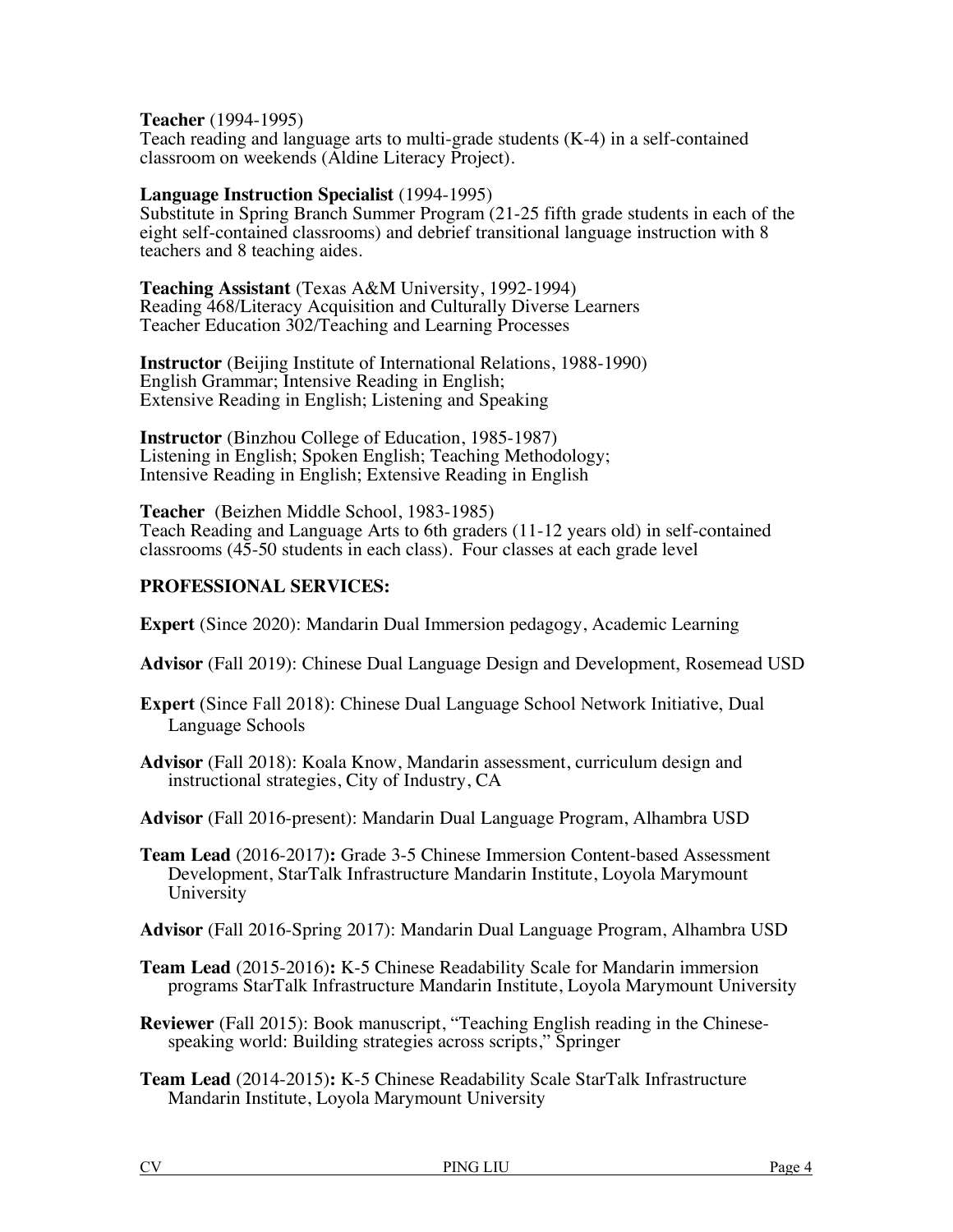- **Advisor** (Summer 2014): Mandarin Immersion Program, Bellevue School District, Washington
- **Vice President** (Since February 2014): National Association for Asian and Pacific American Education
- **Manuscript Reviewer (**Since Summer 2013): Journal of Research in Childhood Education
- **Member (**Since Summer 2013): China Exhibit Design Team, Museum of Teaching and Learning.
- **Advisor** (Since Fall 2012): Mandarin Dual Language Program development, Tzu Chi Great Love School, Monrovia, CA
- **Immersion Expert** (September 2012): School Evaluation Team, Denver Public Schools
- **Member** (Since Fall 2012): California Subject Matter Project (CSMP) World Language Project Advisory Board
- **National Lead** (Since Spring 2012): Alternatives In Teacher Credentialing, Advisory Board, Language Acquisition Resource Center, San Diego State University
- Participant (February 2012): StarTalk Task Force Meeting: 2012 StarTalk Initiative, National Foreign Language Center, University of Maryland
- **Consultant** (Fall 2011-Spring 2012): Mandarin Dual Language Curriculum Framework, Chinese American International School, San Francisco, CA
- **Participant** (October 2011): Teacher Development Task Force, National Foreign Language Center, University of Maryland
- **Advisor and Presenter** (Since Spring 2011): Tzu Chi Education Foundation, San Dimas, CA in professional development, program evaluation & Mandarin Chinese content standards,
- **Trainer** (Since Spring 2011): Monrovia Academy, Chinese Dual Language Program, Monrovia, CA
- **Discussion Leader** (Fall, 2010): FIPSE Leadership Institute #1, Department of Teacher Education, CSULB
- **Consultant** (Summer, 2010): Professional development program for preparing Cooperating/Master Teachers, Stanford University
- **Member** (February 2010): Meeting the Challenge: Preparing Chinese Language Teachers, Asia Society, Washington DC.
- **Trainer** (January 2010): Differentiated instruction in teaching Chinese language, Chinese FLAP, ABCUSD, CA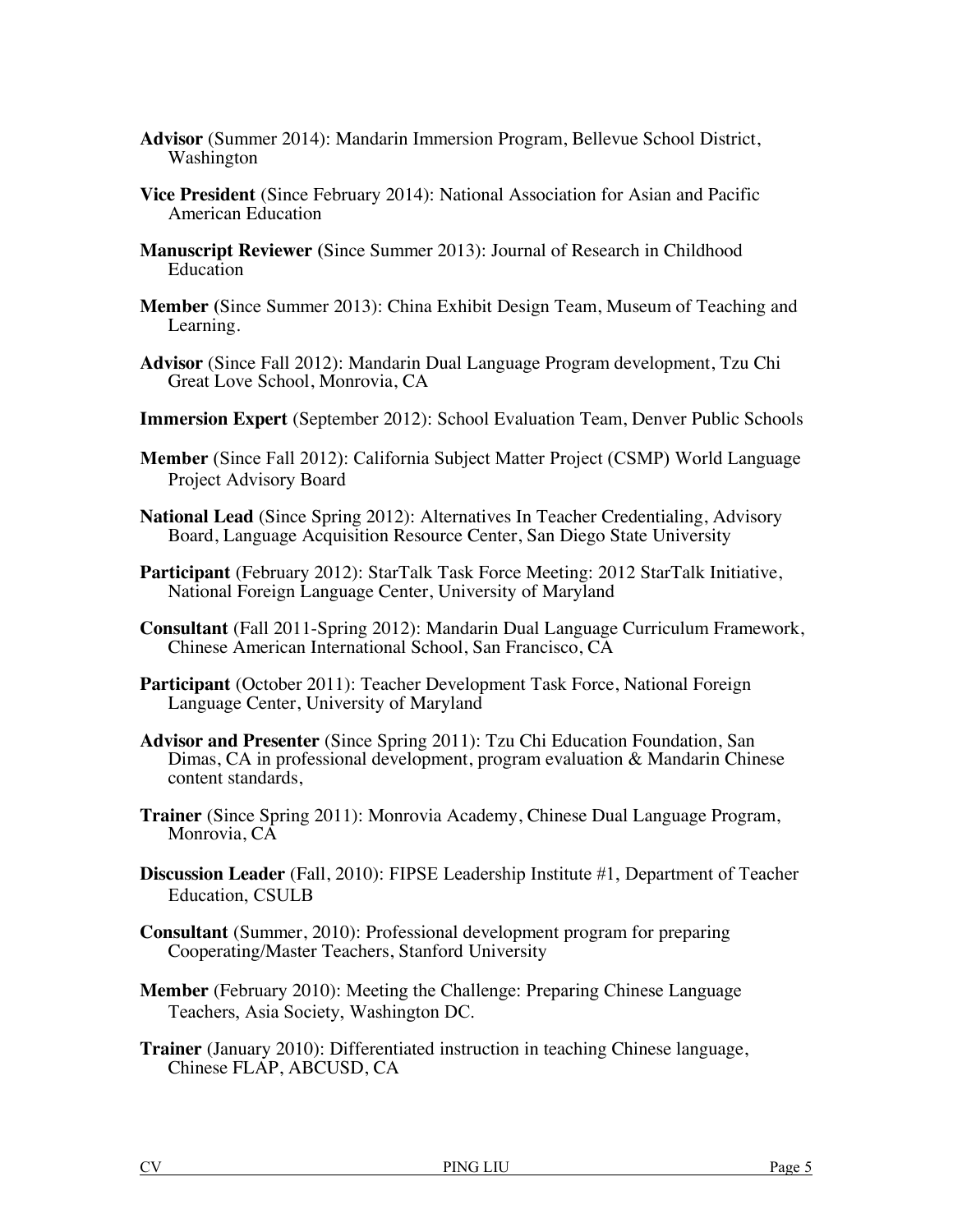- **External Reviewer** (Fall 2009): 3<sup>rd</sup> year review of a tenure track faculty in the Bilingual Program of the Department of Educational Psychology, Texas A&M University
- **Advisor** (Since fall 2009): Kindergarten, Chinese Dual Language Program, Burbank Elementary, Pasadena USD
- **Member** (Summer 2009): Review Committee of Chinese Teaching Scholars Program, Confucius Institute, UCLA
- **Member** (Spring 2009): Planning Committee on K-12 Chinese Language Standards, Confucius Institute, UCLA
- **Panelist (**October 17, 2008): Chinese Culture and Heritage, Walt Disney Parks and Resorts Global Strategies for Diversity and Inclusion, Glendale, CA
- **Manuscript Reviewer** (Since Fall 2008): *Culture, Language and Curriculum*, an international refereed journal
- **Advisor** (Fall 2008-Fall 2009): Elementary Chinese Dual Language Program, Hacienda La Puente USD
- **Discussant** (May 17, 2008): Panel 2: Program Effectiveness for English Learners, Dual Language Development Symposium, College of Education, CSU Long Beach
- **Advisor** (Since Spring 2008): Chinese Dual Language Program, Palo Alto USD
- **Member** (Since January 2008): Advisory Committee of National Center for K-16 Chinese Language Pedagogy, UC Berkeley
- **Executive Council Member** (Since October of 2007): National Association for Asian and Pacific American Education
- **Member** (Since Fall 07) Asia Society Chinese Program Advisor Network (ASCPAN)
- **President** (2007-2014): California Association for Asian and Pacific American Education
- **Manuscript Reviewer** (Fall 2007): Education section in *Observation and Reflection*, by Guanghui Xu, to be published by China Contemporary Economics Press.
- **Session Chair** 2007 National Association for Bilingual Education Annual Conference
- **Co-Editor** (Fall 06-Fall 2008) APA Column, *Language Learner*, a publication of National Association of Bilingual Education
- **Member** (Fall 06-present) Mandarin Teaching in LAUSD Committee
- **Panelist** (Fall 06) Training K-12 Chinese Language Teachers, Symposium on the Asia in Curriculum, UCLA
- **Mentor of Fulbright Visiting Scholar** (Fall 2006) Dr. Chunxia Qi, Associate Professor, Graduate School of Education, Beijing Normal University, China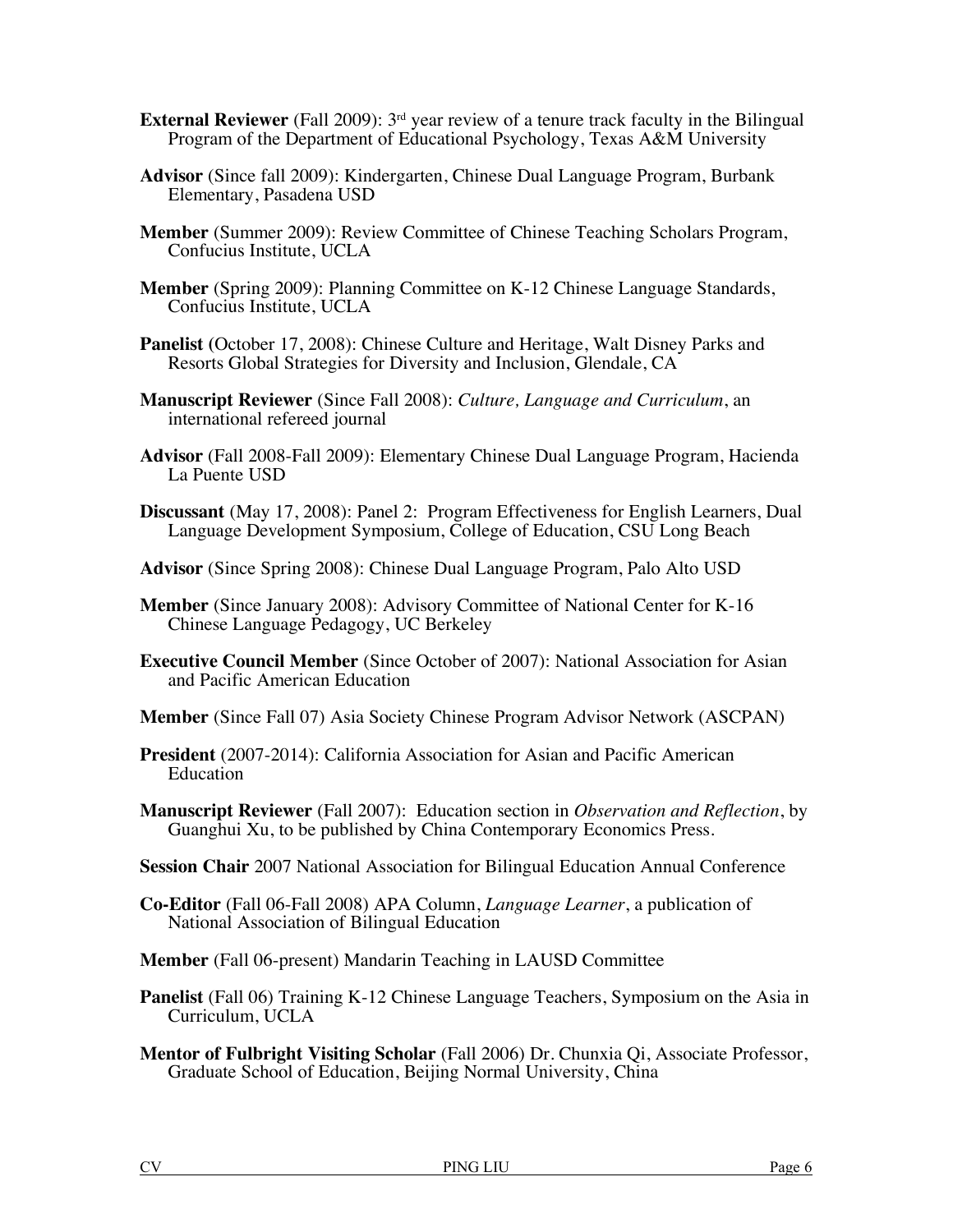- **Member** (August 06) CCTC Initial Meeting on Possible Consolidation of BCLAD and LOTE CSET Examinations
- **Panelist** (Spring 06) Pedagogy and Theory, Increasing the Supply of Qualified Teachers: Teaching and Learning Chinese in the US Conference, San Francisco
- **Expert Speaker** (Spring 06) CTC Bilingual Certification Workgroup: BCLAD Program Revision, Sacramento
- **Mentor of Visiting Scholar** (Spring 06-Spring 07) Dr. Youngsook Kim, Associate Professor of English Education, Chongshin University in Korea
- **Advisor & University Site Coordinator** (Spring 06) Recruitment of Mandarin BCLAD Graduates for the Mandarin Dual Language Program (K-5) at Starr King Elementary School, San Francisco USD
- **Panelist** (Spring 06): California Teachers of English Learners (CTEL) Standard Setting Team, California Commission on Teacher Credentialing, Sacramento
- **Reviewer** (Since 2005): Scholarships of California Association for Asian Pacific American Education
- **Advisor and Trainer** (Fall 2004-Fall 2007): Mandarin Chinese Foreign Language Assistance Program, Hacienda La Puente USD
- **Advisor** (2005): Foreign Language Assistance Program, Palos Verdes Peninsula USD **(**curriculum design, program evaluation and research)
- **Advisor** (Fall 2004): Professional Development and New Chinese Program Development, West Hollywood Chinese School
- **Reviewer** (Since 2005): Conference proposals, California Association for Asian Pacific American Education annual conference
- **Panelist** (Spring 04-Spring 05): English Language Instruction Design Team (ELIDT), California Commission on Teacher Credentialing
- **Evaluator** (2004-2008): Partnership for English Learners Project, Title III grant
- **Mentor of Visiting Scholar** (Spring 04): Dr. Chunxia Qi, Associate Professor of School of Education, Beijing Normal University, China.
- **Vice President** (2004-2007): California Association for Asian and Pacific American Education
- **Board Member** (2002-2004): California Association for Asian and Pacific American Education
- **Site Coordinator** (Summer, 2002): CSULB China Visit Team in Beijing.
- **Director and Lead Instructor** (Summer, 2001): Using children's literature to teach English as a foreign language to elementary school children, Summer English Camp, Bincheng Elementary School, Shandong, P.R. China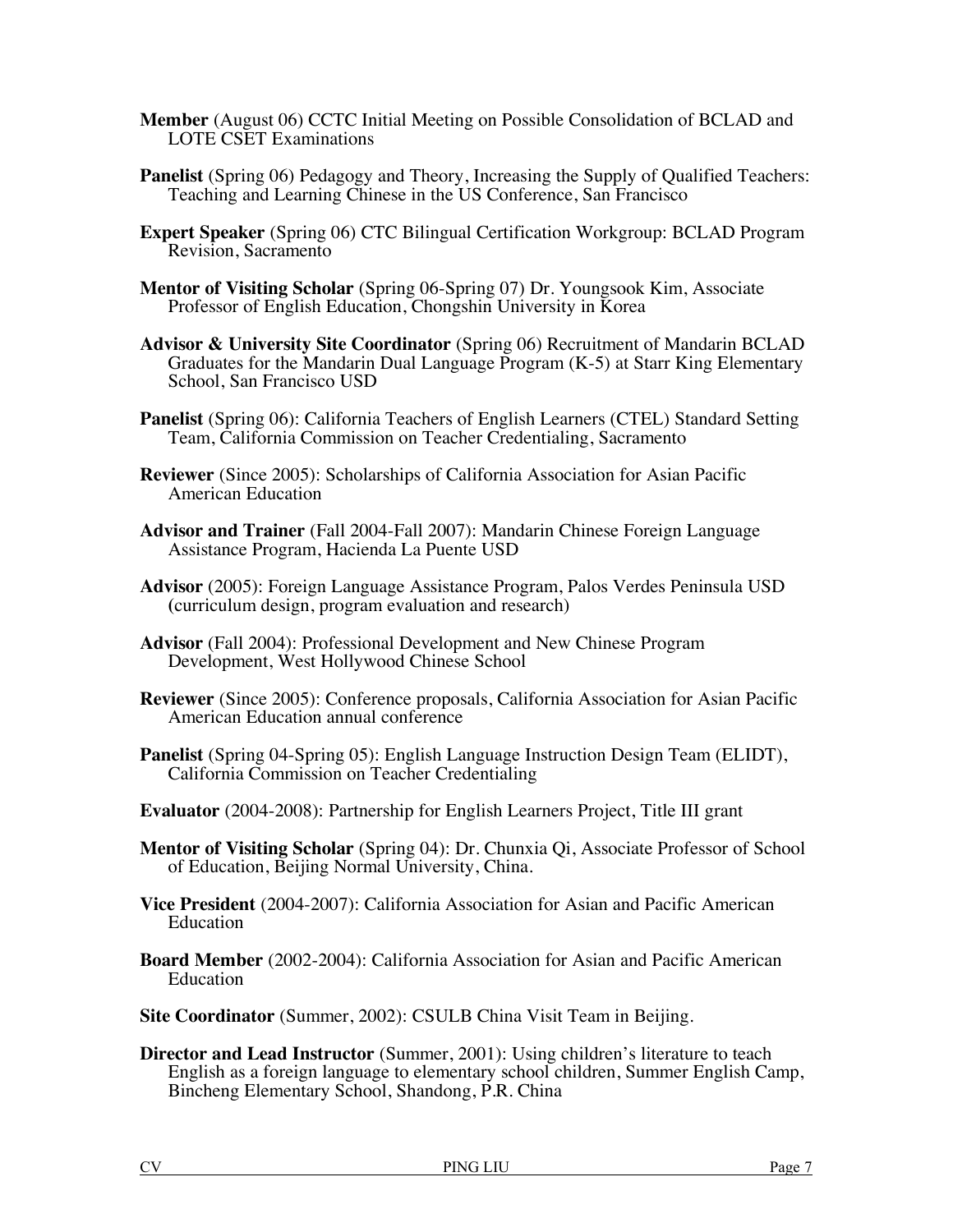- **Coordinator & Advisor** (2000-2001), PSY/EDU 379: Cross-Cultural Experience in China: Education and Community, Psychology Department, Elmhurst College
- **Coordinator** (January 2000) Penpal partnership between  $4 \times 3^{\text{rd}}$  grade classrooms in Binzhou No. 1 Elementary School in China and Charles Kettering Elementary School in Long Beach, USA
- **Coordinator & Advisor** (Summer, 2000), EDU 379: Cross-Cultural Experience in China: Education and Community, Education Department, Elmhurst College
- **Director** (2000) Cross-age Tutoring: A Collaboration between Preservice Teachers at Binzhou Teacher's College and 3-5<sup>th</sup> graders at Binzhou No. 1 Elementary School
- **Coordinator** (Summer 1999) Reading and Writing Summer Camp, Elmhurst USD and Elmhurst College
- **Initiator & Liaison** (1998-present), Pen Pal Writing Project, Binzhou, Fields, George Washington, and Ben Franklin Elementary Schools in China and the U.S.
- **Coordinator** (1999-2000), EDU 379: Cross-Cultural Experience in China: Education and Community, Elmhurst College
- **Reviewer**, 1999 American Educational Research Association Annual Conference
- **Member of Editorial Board** (1997-present), *Advancing Women in Leadership*
- **Technique Advisor**, China-U.S. Education Conference, July 1998
- **Language and Literacy Panelist**, California Association for Asian and Pacific American Education Conference, March 1998
- **Session Chair**, Session 33.08, Division K, 1998 American Education Research Association Annual Conference
- **University Researcher**, NEA Teacher Education Initiative, Collaboration between Texas A&M University and three elementary and secondary schools (1996). Responsibilities: data analysis, program evaluation, and writing for publication.
- **Coordinator**, Estamos Listos, Spring Branch Independent School District, Houston, Texas (Summer, 1995). Responsibilities: coordinating the program; supervising language transition teaching (5th grade).
- **Coordinator**, Literacy Project, Aldine Independent School District, Houston, Texas (1994-1995). Responsibilities: supervising student teaching and tutoring; coordinating the program (K-4).
- **Consultant**, Estamos Listos, Spring Branch Independent School District, Houston, Texas (Summer 1994). Responsibilities: assessing language proficiency; supervising language transitional teaching (5th).
- **Coordinator**, Family Literacy Project, Bryan Independent School District, Texas (1993-1994). Responsibilities: coordinating the program; supervising student teaching and tutoring of literacy with elementary school children.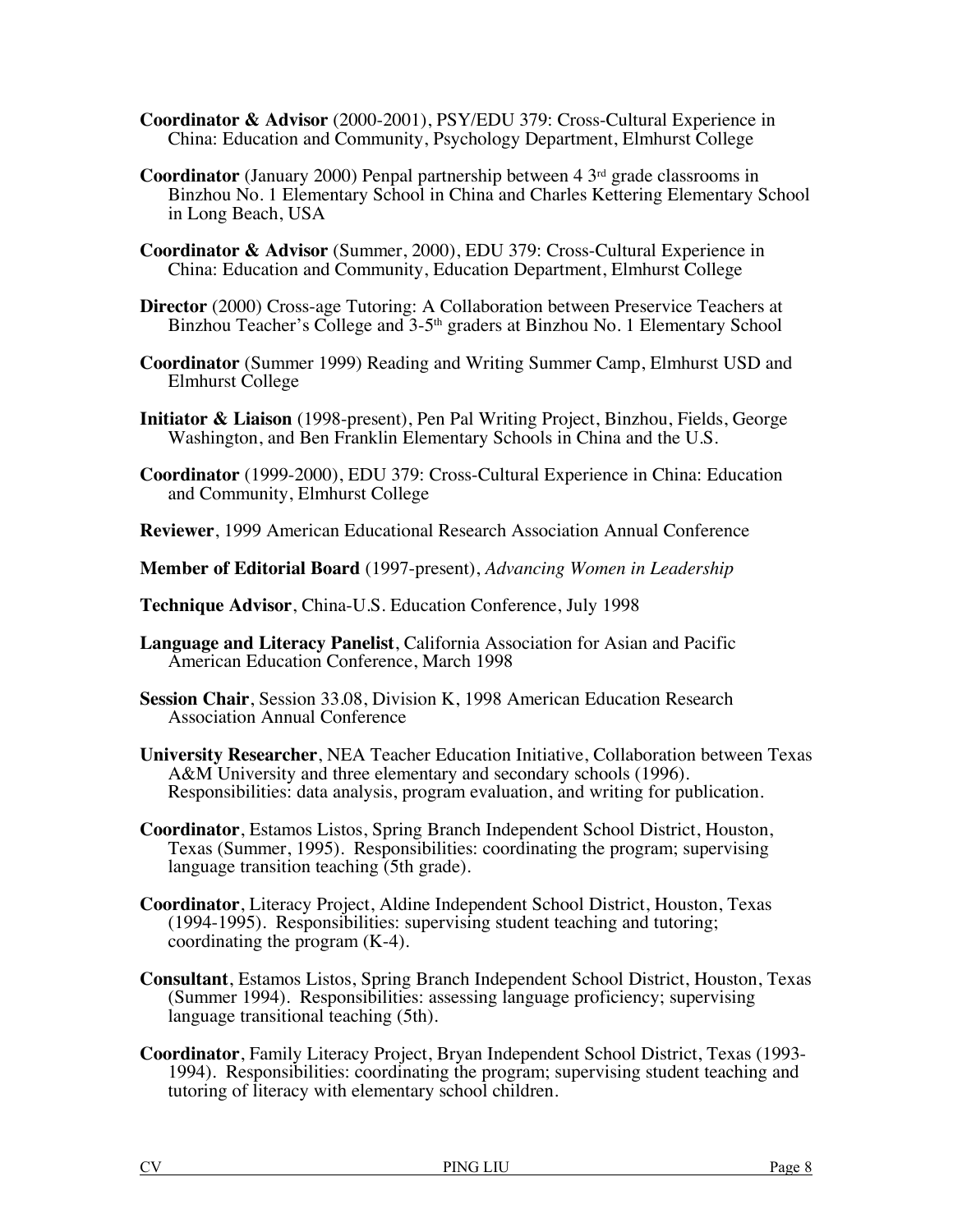**Research Assistant**, Dept. of EDCI, Texas A&M University (1992-1993)

# **PUBLICATIONS:**

- Liu, P. (forthcoming). Reflection in alignment to the Professional Standards: What did the student teachers highlight? *Journal of Global Education and Research* (REFEREED)
- Liu, P. (2020). Promoting active student participation and interaction in a virtual classroom. *Dual Language Schools*  https://duallanguageschools.org/columnists/promoting-active-student-participationand-interaction-in-a-virtual-classroom/
- Liu, P. (2020). Apply subject integration with scaffolding for students in Chinese Dual Language Program. *Dual Language Schools* https://duallanguageschools.org/columns/apply-subject-integration-with-scaffoldingfor-students-in-chinese-dual-language-program/
- Liu, P. (2019). Chinese instructional activities for interaction and meaning construction. *National Association for Bilingual Education Perspectives, 43*(2), 14-16.
- Liu, P. (2018). Reflective practice in professional learning communities: A Study of Mandarin Pre-service Teachers, *Teacher Education and Practice 31*(3), 328-347*.*  (REFEREED)
- Liu, P. (2018). Applying graphic organizers to support Chinese language and content development. *NABE Perspectives, 41*(2), 20-22.
- Liu, P. (2017). Entry-level Mandarin teacher candidates: Experiences, motivation and development. *Teacher Education and Practice, 30*(3), 523-540*.* (REFEREED)
- Curtain, H., Everson, M., King, Y., Kotenbeutel, C., Lavadenz, M., Liu, P., & Ross. C. (2016) Guiding principles for early literacy experiences for beginning learners of Chinese. *StarTalk White Paper, University of Maryland,* (27 pages) https://startalk.umd.edu/public/system/files/resources/chineseliteracydevelopment.pdf
- Liu, P. (2016) Technology application in elementary classrooms: Teaching practices of student teachers. *Australian Journal of Teacher Education, 41*(3), 87-104. (REFEREED)
- Liu, P. (2015). Facilitating Chinese language and content development in a visual rich context. *NABE (National Association for Bilingual Education) Perspectives, 37*(2), 20-23.
- Liu, P. (2014). Creating a learning community in a Mandarin immersion program: Participation of parents. *APA Perspectives: National Association for Asian Pacific American Education, 30*(1), 2-5*.*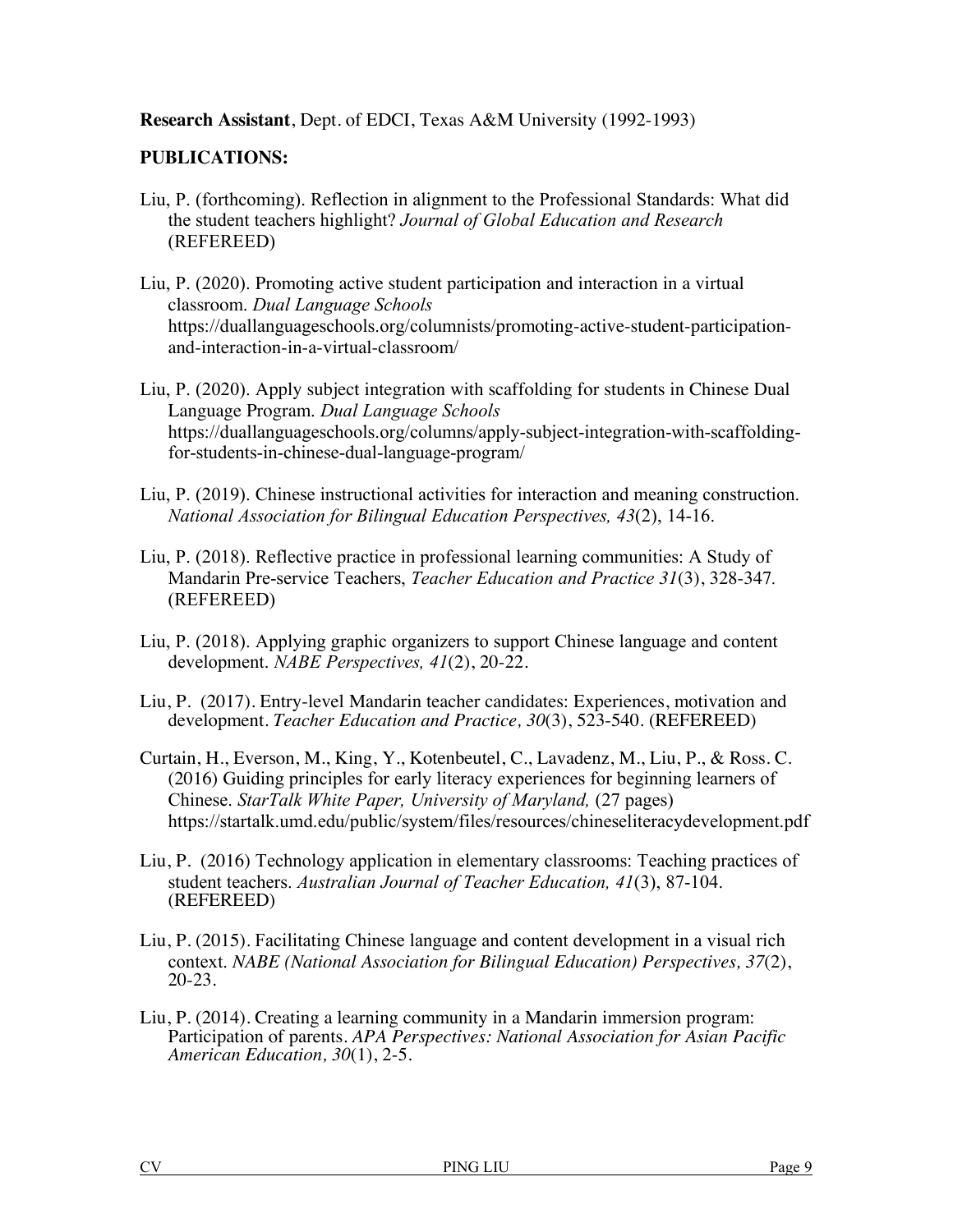- Liu, P. (2013). Perceptions of the teacher-student relationship: A study of upper elementary school teachers and their students. *International Education, 42*(2): 21-40*.* (REFEREED)
- Liu, P. (2013). Developing and implementing Mandarin Dual Language Programs: Challenges and promises. *APA Perspectives: National Association for Asian Pacific American Education, 29*(2), 2-8.
- Liu, P. (2012). After school English language learning in China, in J. Ruan & C.B. Leung (Eds.), *Perspectives on Literacy Teaching & Learning English Literacy in China*, Multilingual Education 3 (pp. 115-127). Springer: New York.
- Liu, P. (2012). Curriculum framework of a dual language program: Integration and cohesion. *APA Perspectives: National Association for Asian Pacific American Education, 28*(1), 1-7.
- Liu, P. & Qi, C. (2012) "Student teaching practice in two elementary teacher preparation programs," *Australian Journal of Teacher Education*, *37*(1), 14-34. (REFEREED)
- Liu, P. (2011). Teaching Chinese language and culture with bilingual children's book. *APA Perspectives: National Association for Asian Pacific American Education, 27*(2), 3-6.
- Liu, P. (2011). Preparing pre-service teachers for instruction on English Language Development with video lesson modules, *Teacher Education and Practice, 24*(1), 9- 29. (REFEREED).
- Liu, P. (2010). Examining perspectives of entry-level teacher candidates: A comparative study. *Australian Journal of Teacher Education, 35*(5), 56-78. (REFEREED)
- Liu, P. (2009) Developing a Chinese Dual Language Program in elementary schools: Responsive to language characteristics. *NABE (National Association for Bilingual Education) News, (*October/November), 13-15. (REFEREED)
- Liu, P. (2009). Integrating Thinking, Art and Language in teaching young children. *International Education*, 39(1), 6-29. (REFEREED)
- Qi, C. & Liu, P. (2009). Characteristics of student teaching in an elementary teacher preparation program: An introduction. *Comparative Education Review*, 31(8), 82-86. (REFEREED)
- Liu, P. (2009). Training Mandarin BCLAD credential teachers: A model. *Examination and Recruitment*, 7, 53-54.
- Liu, P. (2008) What do K-3 school children know and want to know about China? A comparative study of Chinese/Asian American students and their peers. *International Education*, 37(2), 99-116. (REFEREED)
- Liu, P. (2007). Working with Asian and Asian American Parents of English Learners: Some Suggestions. *NABE News Magazine* (September/October): 9-11. (REFEREED)
- Liu, P. (2006). Supporting beginning Asian English Learners in the mainstream classroom. *Language Learner* (November/December): 8-10. (REFEREED)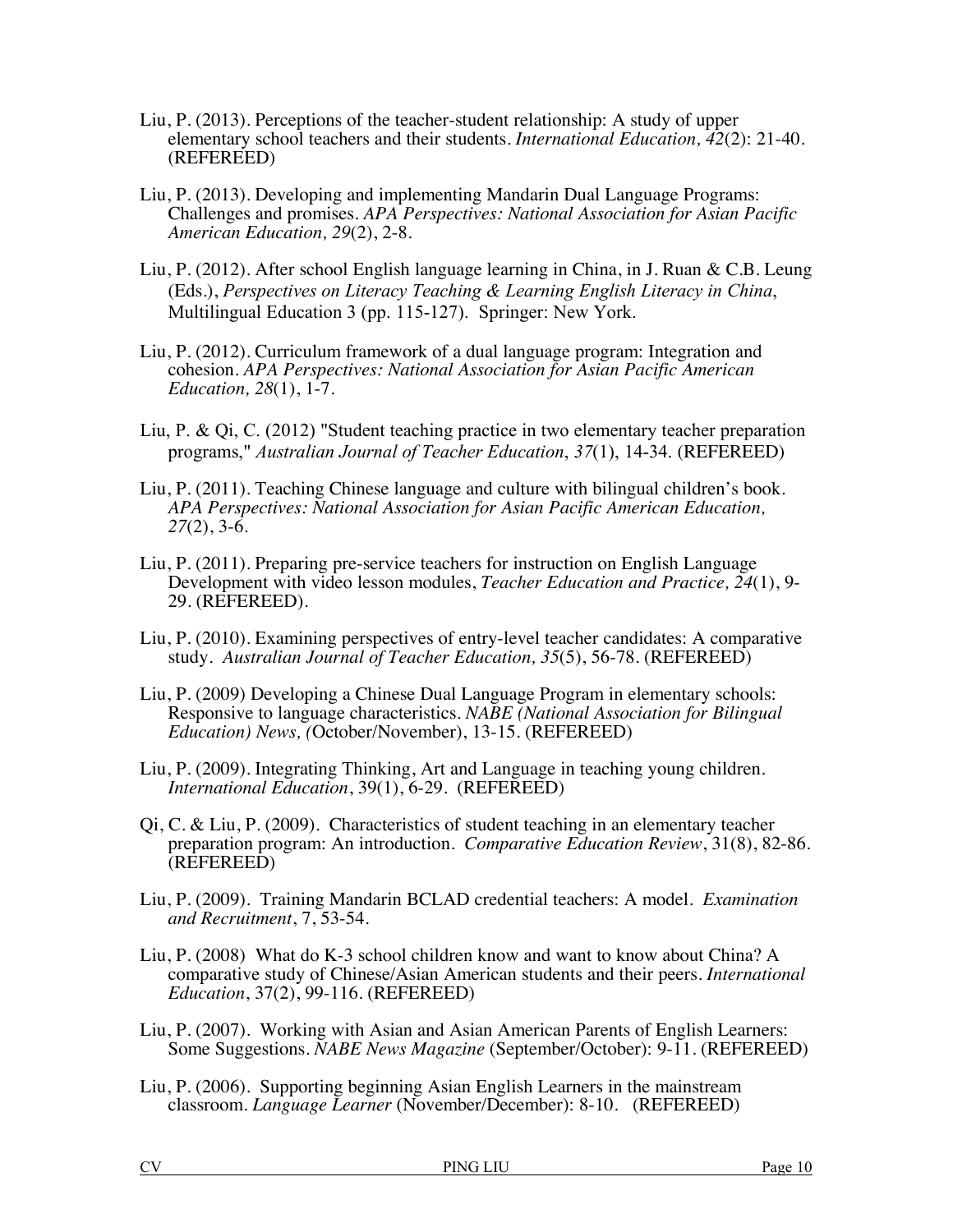- Liu, P. (2006). Community-based Chinese schools in Southern California: A Survey of Teachers," *Language, Culture and Curriculum,* 19(2): 237-247. (REFEREED)
- Liu, P. & Qi, C. (2006) Examining Teacher Preparation Programs in P. R. China and the U.S.: A Preliminary Comparative Study. *International Education,* 35(2): 5-26. (REFEREED)
- Liu, P. & Qi, C. (2005) The characteristics of reform on curriculum of basic education in P.R. China. *International Journal of Educational Reform*, 14: 35-44. (REFEREED)
- Liu, P. (2005) Teaching Children Wholistically: Understanding and Justifying the Cause. *AERA Wholistic Education SIG Newsletter, Spring 2005 Issue:* 2-4. (REFEREED)
- Liu, P. (2004). Book Review on *Teaching and Learning in a Multicultural School: Choices, Risks, and Dilemmas*, by Tara Goldstein. *Issues in Teacher Education,* 13: 95-98.
- Liu, P. (2004). International awareness of second grade children: A comparative study. *International Education, 33*(2) 19-33. (REFEREED)
- Liu, P. (2004). Teaching Implications and Questions to Ponder: Expert Commentary on 4th Grade ELD Lesson, Partnership for English Learners Project. website: <http://newportal.lessonlab.com>.
- Liu, P. (2003). Transition from elementary to middle school and change in motivation: An examination of Chinese Students. *Journal of Research in Childhood Education, 18*: 71-84. (REFEREED)
- Liu, P. (2003). The characteristics of teaching credential program: An introduction. *Journal of Chongqing Education, 21*(11): 47-48 (in Chinese). (REFEREED)
- Liu, P. (2002). Developing an e-pal partnership: A school based international activity. *Childhood Education, 79*(2): 81-88. (REFEREED)
- Liu, P. (2002). Reading comprehension assessment for English Language Learners: A study of alternative testing formats. *The Journal of Current Research and Practices in Language Minority Education, 1*(1)24-34. (REFEREED)
- Liu, P. (2002). Bilingual education in the United States: History, programs and status. *Journal of Subject Education,* Issue #2, 47-49 (in Chinese). (REFEREED)
- Liu, P. (2002). School ecology and learning of young children: Educational approach at a pre school in P.R. China. *Kappa Delta Pi Record*, *38*(3): 119-123. (REFEREED)
- Liu, P. (2002). Teacher preparation for the LCTLS (Less Commonly Taught Languages): A collaborative model, published by the 2002 National Council of Organizations of Less Commonly Taught Languages online: www.councilnet.org. (REFEREED)
- Liu, P., Parker, R. & Lara, R. (2001). Using standardized tests unconventionally: An adapted reading assessment. *Reading Improvement, 38*(1): 27-37. (REFEREED)
- Piao, Y. & Liu, P. (2000). Special education in China (pp. 378-381). *Encyclopedia in Special Education*. John Wiley & Sons Inc.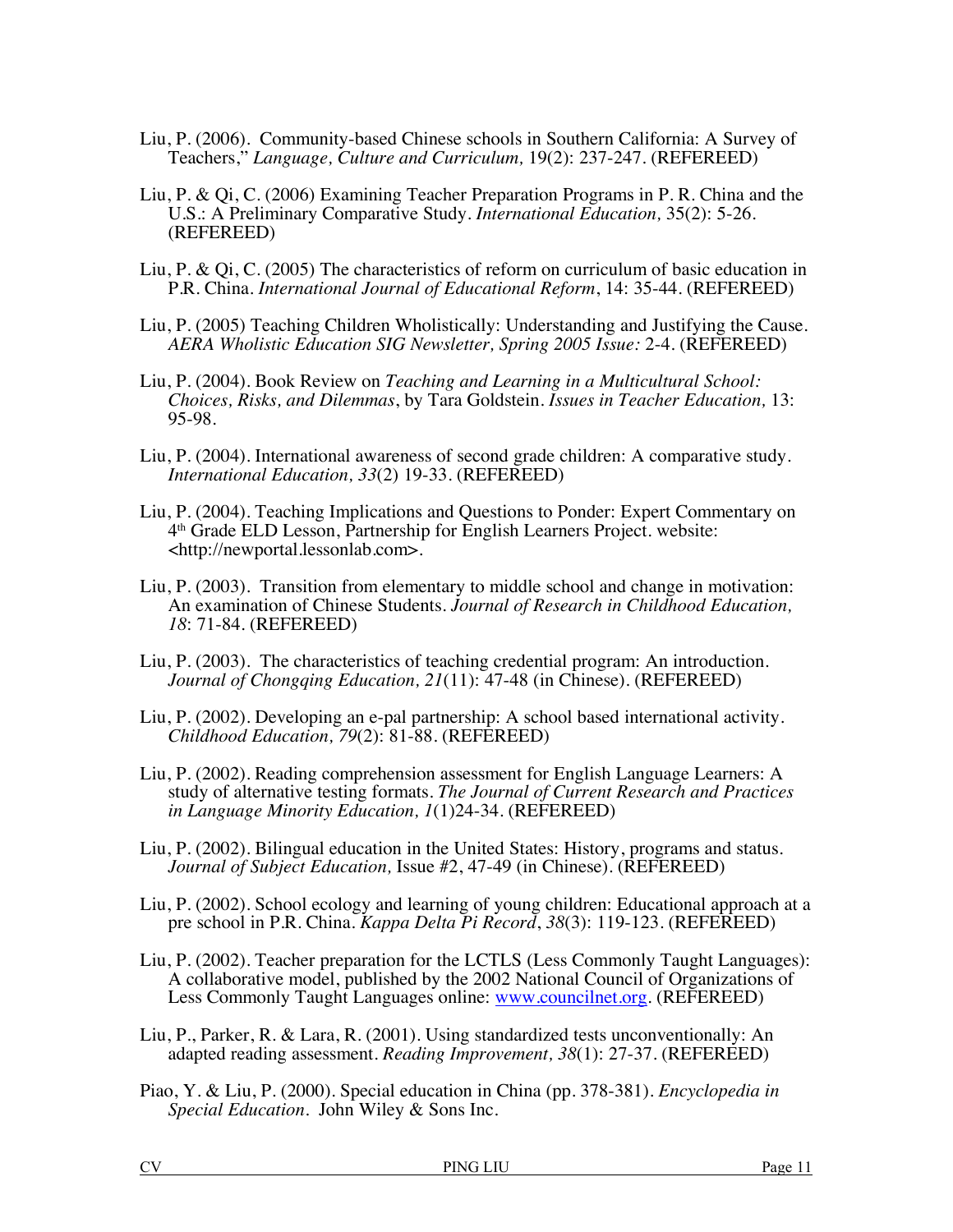- Liu, P. & Parker, R. (1999). "Photo story writing: Integrating all language modes in teaching literacy to elementary ESL students. *The Reading Professor*, 22(1): 78-98. (REFEREED)
- Liu, P. & Lee, S. (1998). A cross-cultural analysis of the classroom behaviors of Chinese-speaking ESL students in the United States. 1998 China-U.S. Conference on Education Abstract.
- Liu, P. (1997). Adjusting to a new society: A study of educated Chinese women's acculturation in the United States. *Chinese Around the World.* November issue: 12- 14. Reprint.
- Liu, P. (1997). Adjusting to a new society: A study of educated Chinese women's acculturation in the United States. *Advancing Women in Leadership, 1*(1). (REFEREED)
- Liu, P. (1996). Limited English Proficient children's literacy acquisition and parental involvement: A tutoring and family literacy model. *Reading Horizons, 37*(1): 60-74.

# **PRESENTATIONS/WORKSHOPS:**

- "Teaching informational text: How to support and engage English Learners?" 2021 National Association for Bilingual Education annual conference, April 28, 2021.
- "Key vocabulary and content/language development: What can be done?" 2021 National Association for Bilingual Education annual conference, April 28, 2021.
- "Teaching Mandarin dual language in the alternative mode of instruction", DI Professional Development Workshops, Alhambra USD, July-August, 2020.
- "Dual language instruction models and language specific characteristics", DI Community Meeting, Alhambra USD, January 29, 2020.
- "Apply scaffolding to support Chinese language development in a meaningful context," a keynote at 2019 Iowa Chinese Language Teaching and Research Symposium, April 13, 2019.
- "Developing Chinese immersion curriculum framework with subject integration," 2019 National Chinese Language Conference, May 9-11, 2019.
- "Organizing vocabulary to facilitate content development and Chinese language learning," 2019 National Chinese Language Conference, May 9-11, 2019.
- "Creating Mandarin Dual Language Program: Guiding principles and application," Alhambra USD, November 1, 2018.
- "Teaching content-based informational text: Application of strategies to engage and support students," 2017 California Association for Asian Pacific American Education Summer Institute, Northridge, Northridge, CA, June 3, 2017.
- "Exploring elementary education: Characteristics, challenges, and opportunities", Beijing Normal University, PRC, June 3, 2016.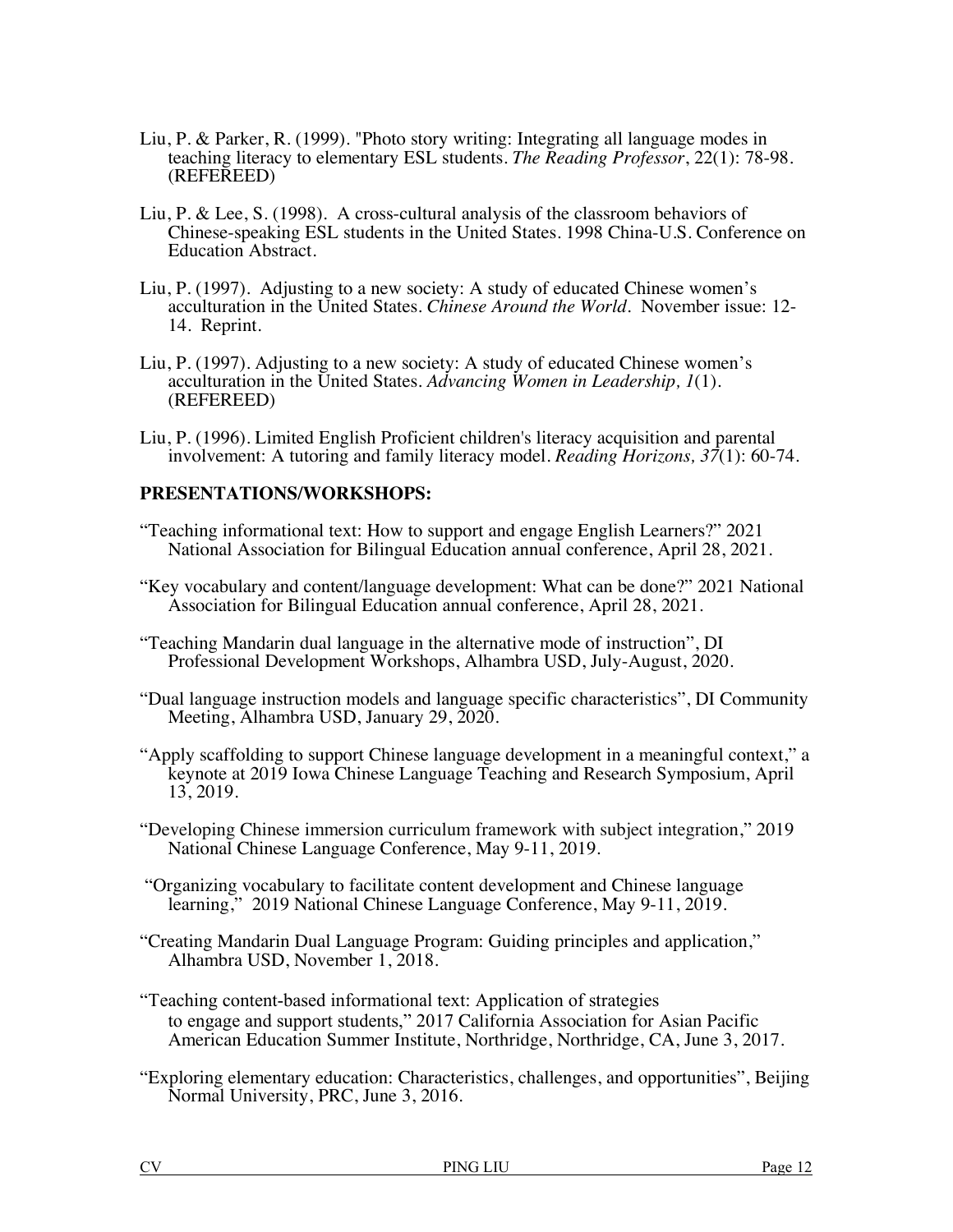- "Elementary school education: From a comparative perspective", Bincheng District Education Bureau, Binzhou, P. R. China, May 26, 2016.
- "Principles for Chinese Language Literacy Instruction at the Elementary School Level", STARTALK Spring Conference 2016, Minneapolis, May 6-7, 2016.
- "Developing the K-5 Chinese Word Frequency Dictionary for L2 Learners", STARTALK Spring Conference 2016, Minneapolis, May 6-7, 2016.
- "Planning content-based instruction through asking questions on informational text," 2015 California Association for Asian Pacific American Education Summer Institute, Northridge, Northridge, CA, July 31-August 1, 2015.
- "Categorize text by subject aligned with Common Core Content Standards," 2015 CRS Summer Institute, Los Angeles, CA, July 27-31, 2015.
- "Classify children's literature by genres, K-5," 2015 CRS Summer Institute, Los Angeles, CA, July 27-31, 2015.
- "Develop and create passages with comprehension questions," 2015 CRS Summer Institute, Los Angeles, CA, July 27-31, 2015.
- "Select sample sentences aligned with key vocabulary by subject," 2015 CRS Summer Institute, Los Angeles, CA, July 27-31, 2015.
- "Facilitating the learning of elementary students in a content based and meaningful context." Fourth Annual Mandarin in Schools Conference, South Gate, CA, November 1, 2014.
- "Aligning assessment and instruction to address identified needs of students in a Mandarin Dual Language Program," 2014 National Chinese Language Conference, Los Angeles, May 9-10, 2014.
- "Establishing partnership with parents in implementing a Mandarin Dual Language Program," 2014 National Chinese Language Conference, Los Angeles, May 9-10, 2014.
- "Teaching Chinese Language in the US: Characteristics and Trends," 2012 Chinese Teacher Professional Development Conference, Tzu Chi Education Foundation, San Dimas, CA, March 18, 2012.
- "What do world language teachers need to know and be able to do to prepare students for the future today?" Methods, Plenary Session. 2012 California Language Teachers Association Annual Conference, Los Angeles, March 17-18, 2012.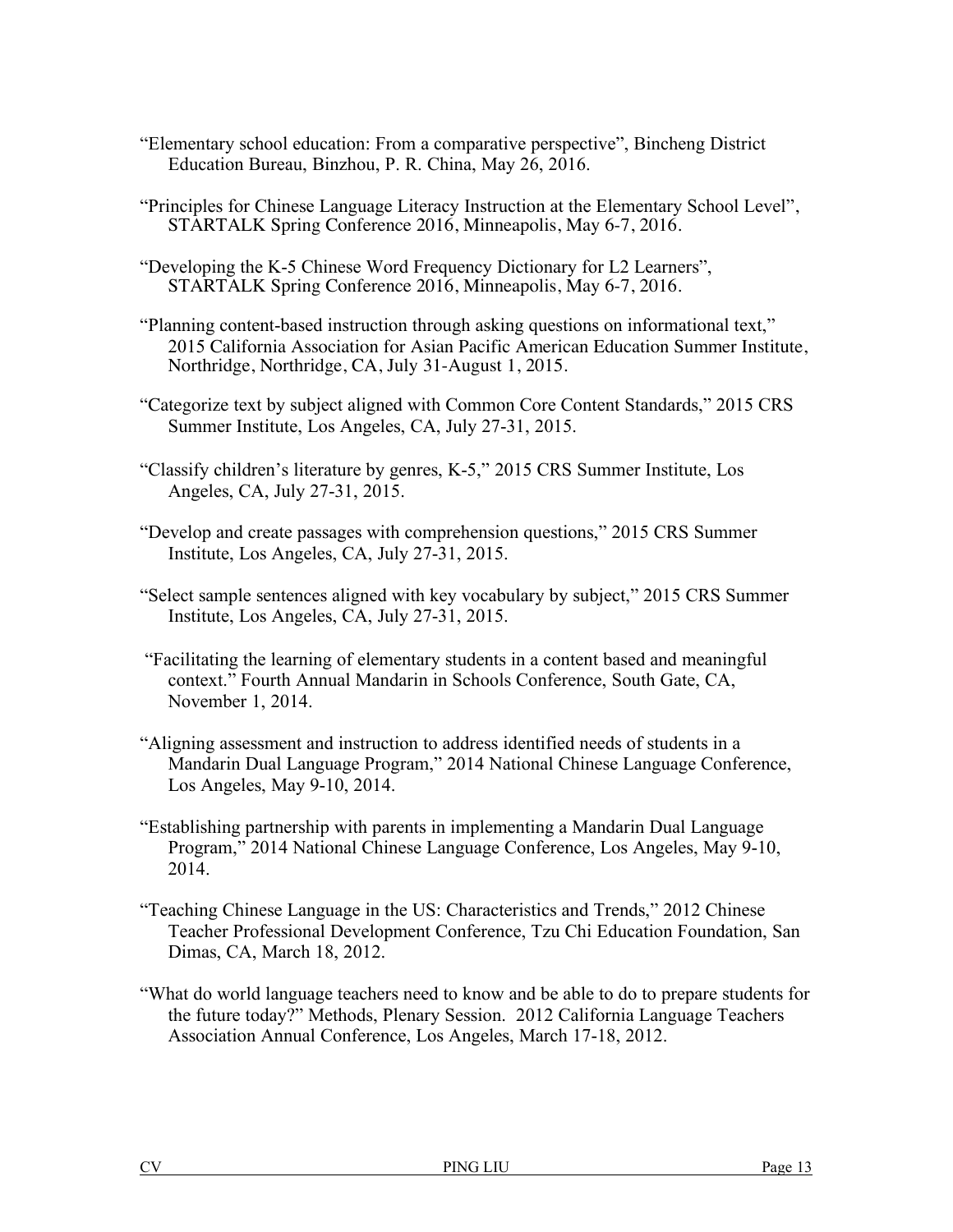- "Chinese Dual Language and After School Program: Designing instruction to meet children's developmental learning needs," 2011 National Association for Asian Pacific American Education Conference, Long Beach, October 7-8, 2011.
- "Student teaching practice of two elementary pre-service teacher programs: A comparative study," 2011 National Association for Asian Pacific American Education Conference, Long Beach, October 7-8, 2011.
- "Creating a Chinese Dual Language Program Collaboratively," 2010 National Chinese Language Conference, Washington DC, April 22-24, 2010.
- "Developing a Chinese/English Immersion Program," 2009 National Association for Asian Pacific American Education Conference, Tacoma, Washington, April 30-May 2, 2009.
- "Examining Young Children's Learning Outcomes in a School Ecology," 2009 American Educational Research Association conference, San Diego, CA, April 13-17, 2009.
- "Developing a Chinese Dual Language Program: Some Important Elements," 2009 California Association for Bilingual Education conference, Long Beach, CA, February 27, 2009.
- "English Language Development for Pre-service Teachers with On-line Lesson Modules," 2007 Enhancing Educational Effectiveness Poster Session, CSU Long Beach, May 14, 2008.
- "What it takes to develop and implement Mandarin Programs in Elementary and Middle Schools?" 2008 National Association of Asian Pacific American Education Annual Conference, Santa Monica, CA, April 2008.
- "Preparing Teachers for English Language Development: A Professional Development Model" 2008 National Association of Asian Pacific American Education Annual Conference, Santa Monica, CA, April 2008.
- "Examining and Teaching Chinese Culture beyond the Surface Level: What does the moon imply?" California Association for Asian Pacific American Education Summer Institute, Northridge, August 2007.
- "Pre-Service Elementary Teacher Education Programs in P. R. China and the U.S.: A Comparative Study," American Educational Research Association Annual Conference, Chicago, April 2007.
- "What do they know and want to know about China? A study of K-3 Chinese/Asian American students and their peers," Annual Conference of National Association of Bilingual Education, San Jose, CA, February 2007.
- "Professional Development in English and Dual Language Development: Collaboration and Technology Application," Annual Conference of National Association of Bilingual Education, San Jose, CA, February 2007.
- "What do K-3 Children Know and Want to Know about China?" Chinese American Education Research and Development Association International Conference, San Francisco, April 2006.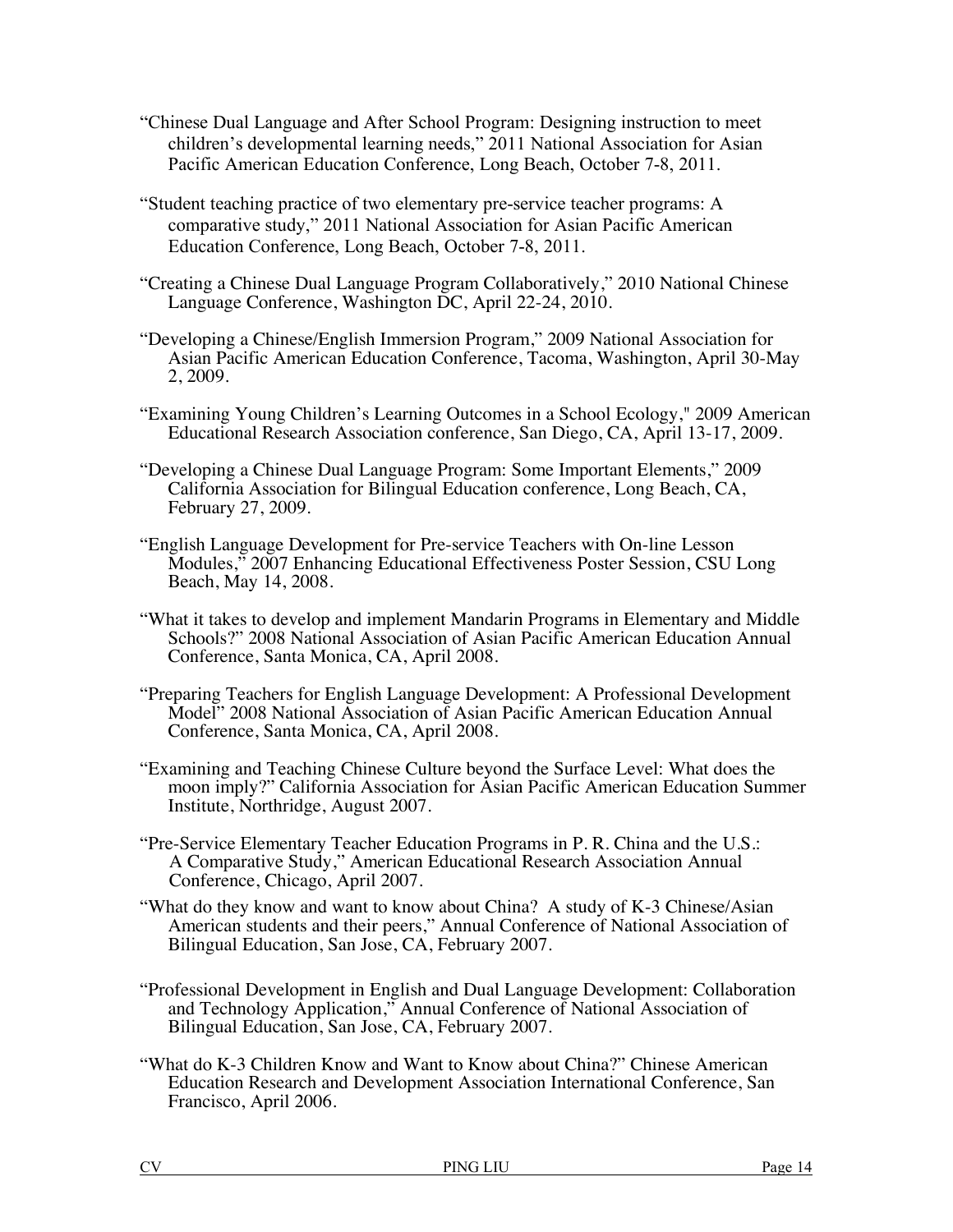- "Technology Application in Preparing Pre-Service Teachers for Culturally and Linguistically Diverse Classrooms," Chinese American Education Research and Development Association International Conference, San Francisco, April 2006.
- "Application of an Integrated Teaching Method Featured in a School Ecology and Children's Learning Outcomes," American Educational Research Association Annual Conference, San Francisco, April 2006.
- "Teaching Mandarin and PE in K-3: An Integrated Model," 2005 California Association for Asian Pacific American Education Annual Conference, Northridge, August 2005.
- "Using Online Lesson Modules to Enhance the Preparation of Pre-Service Teacher for Classroom Instruction," 2005 CSU Symposium on University Teaching, Pomona, April 2005.
- "Partnership for English Learners: Using Online Lesson Modules for Professional Development," 2005 California Association of Bilingual Education, Los Angeles, February 2005.
- "Partnership for English Learners: Professional Development with Collaboration and Technology Application," 2004 California Association of Bilingual Education, San Jose, March 2004.
- "Chinese Parents and Chinese/English Dual Language Development: A Preliminary Study," 2004 National Association of Bilingual Education, Albuquerque, February 2004.
- "Preparation of Chinese Bilingual Teachers, K-8: Promises and Challenges," 2003 Chinese American Education Research and Development Association International Conference, Chicago, April 2003.
- "Transition from Elementary to Middle School and Change in Motivation: An Examination of Chinese Students," 2003 American Educational Research Association Annual Conference, Chicago, April 2003.
- "School Ecology and Learning of Young Children: Educational Approach at a Pre-School in P.R. China," 2003 American Educational Research Association Annual Conference, Chicago, April 2003.
- "Making a Difference in Children's Dual-language Development: Asian BCLAD Teacher Credential Program," 2003 National Association of Asian Pacific American Education Annual Conference, Long Beach, CA, April 2003.
- "A Mandarin (Chinese) BCLAD Teacher Credential Program: Prospects and Challenges," 2003 National Association of Bilingual Education Annual Conference, New Orleans, January 2003.
- "Hello Via the Internet: Dialogue between Elementary School Children in China and the U.S.," 47 Annual Conference of International Reading Association, San Francisco, April 2002.
- "Teacher Preparation for the LCTLS (Less Commonly Taught Languages): A Collaborative Model," Fifth National Conference of National Council of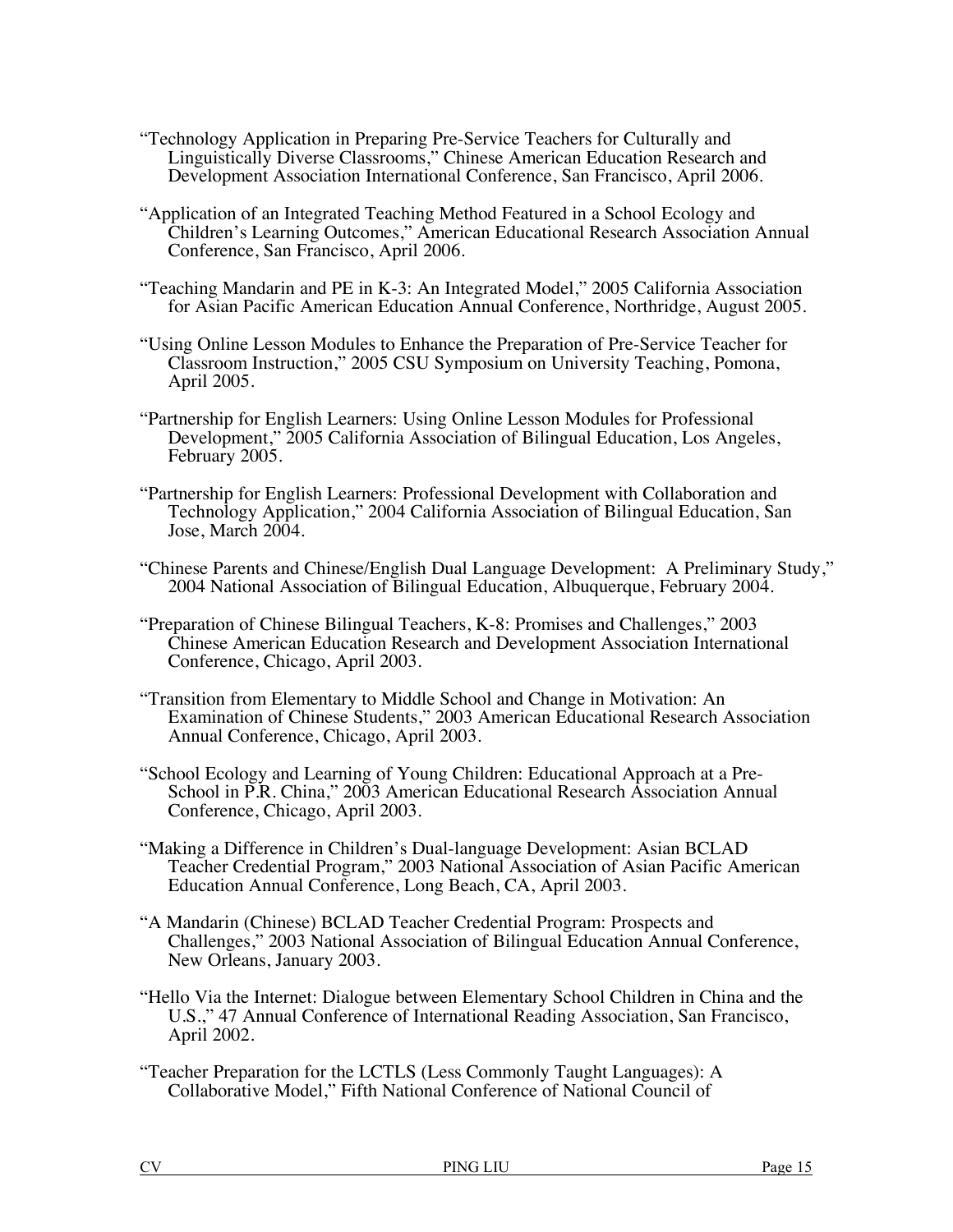Organizations of Less Commonly Taught Languages, Arlington, Virginia, April 2002.

- "A Classroom Based E-Communication Project in a Global Village: A Preliminary Study," American Educational Research Association Annual Conference, Seattle, April 2001.
- "Asian BCLAD Teacher Training: A Collaborative Effort," Multilingual and Cultural Diversity Education Conference, Carson, CA: March 2001.
- "Application of Technology in the Classroom: HyperStudio Project and Cross Curriculum Instruction," Multilingual and Cultural Diversity Education Conference, Carson, CA: March 2001.
- "Promise and challenges of training Asian bilingual teachers: A preliminary report," California Association for Bilingual Education 26th Annual Conference, Downtown LA: Jan. 31-Feb. 3, 2001.
- "From e-penpals to professional development and teacher training: A bilingually facilitated cross-cultural project," California Association for Bilingual Education 26<sup>th</sup> Annual Conference, San Francisco: Jan. 31-Feb. 3, 2001.
- "Writing for Real Purposes: An International Project," National Association of Asian Pacific American Education Annual Conference, Hawaii: April 12-15, 2000.
- "Cross-National Learning via Email: Penpal Writing," 1999 TexTESOL Annual Conference, El Paso, TX: November 1999.
- "Qualitative Interpretation of Standardized Test Results," AERA Annual Meeting, Montreal, Canada: April 1999.
- "Hispanic Fourth-grade Students' Performance on Recall of Expository Text," TexTESOL Annual Conference, Arlington, Texas, November 1998.
- "A Cross-Cultural Analysis of the Classroom Behaviors of Chinese-Speaking ESL Students in the United States," 1998 China-U.S. Conference on Education, Beijing, July 1998.
- "Factors of Dual –Language Tasks Affecting the Academic Performance of Fourth-grade Bilingual Students," AERA 1998 Annual Conference, San Diego, April 1998.
- "Examining the Language Learning of Beginning ESL Students," Third Annual California Association for Asian and Pacific American Education Conference, March 1998.
- "Comprehensive Reading Assessment by Using Standardized Tests," 1997 AERA Annual Meeting, Chicago, March 1997.
- " Evaluating Elementary ESL Students: Examining Reading Process and Language Integration," Southwest Educational Research Association 1997 Annual Meeting, Austin, Texas, January1997
- "Language Integration in Reading Assessment," Texas Teachers of English to Speakers of Other Languages 18th Annual Conference, Houston, Texas, November 1996.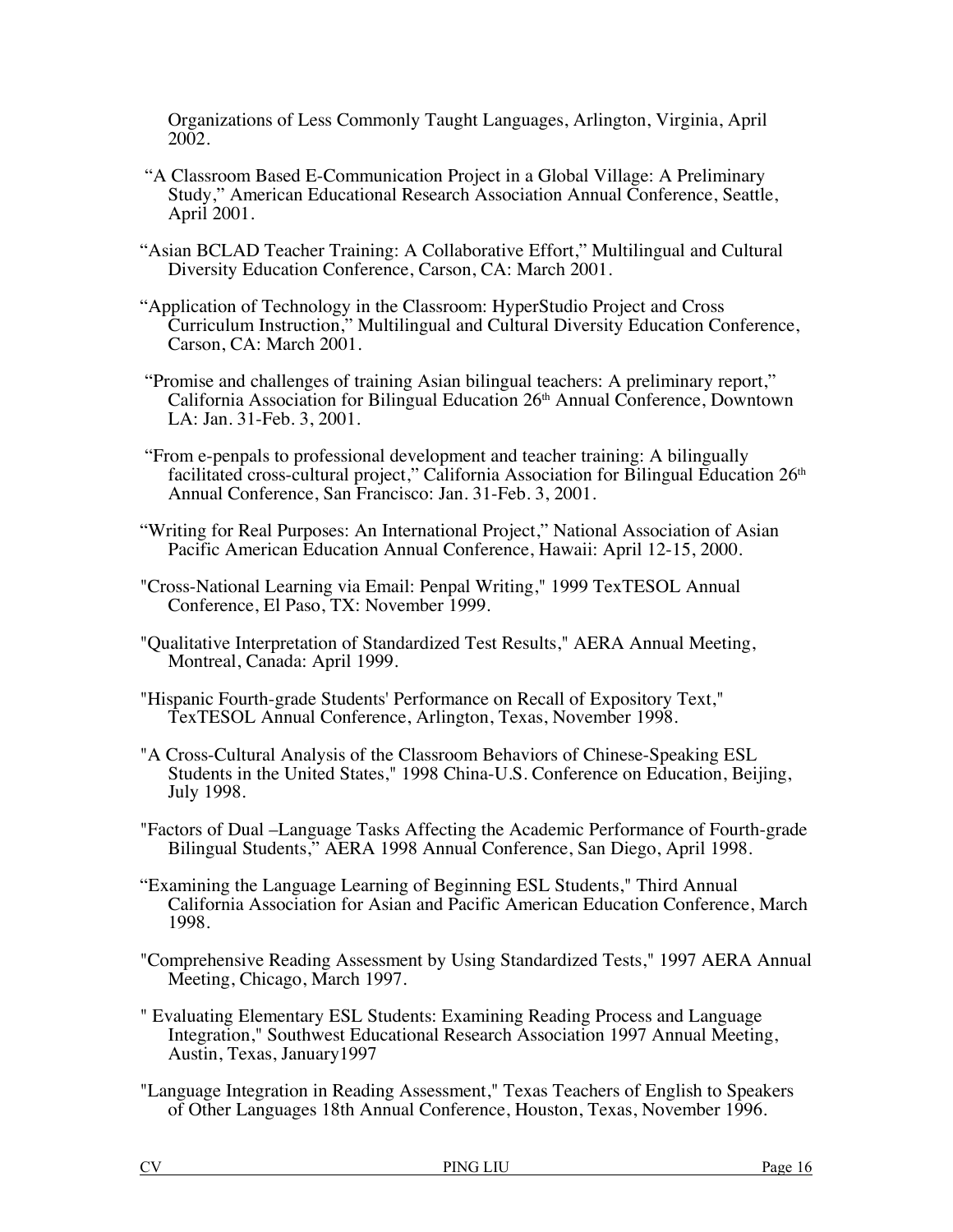- "Classroom-Based Reading Comprehension Assessment for Second Language Learners," 1996 AERA Annual Meeting, New York, April 1996.
- "Final Results of the Estamos Listos Program: A Transitional Bilingual Integrated Mathematics Summer Program for Hispanic Students," National Association for Bilingual Education 25th Annual International Bilingual/Multicultural Education Conference, Orlando, Florida, March 1996.
- "Assessing Second Language Readers Through Classroom-Based Tests," Annual Meeting of the Southwest Educational Research Association, New Orleans, LA, January 1996.
- "Native Language Influence and ESL Learners," Texas Teachers of English to Speakers of Other Languages 17th Annual Conference, San Antonio, Texas, November, 1995.
- "Involving Minority Parents through Family Literacy Program," Texas Teachers of English to Speakers of Other Languages 17th Annual Conference, San Antonio, Texas, November 1995.
- "The Role of Culture in Second/Foreign Language Teaching," American Culture/Popular Culture International Conference, Oxford, England, July 1995.
- "Supporting Minority Parents in Acquiring English as a Second Language: A School/University Partnership Program," Commission on Adult Basic Education National Conference, Little Rock, Arkansas, June, 1995.
- "Facilitating the Process of Literacy Acquisition for Adults," California Association for Bilingual Education 19th Annual Conference, San Jose, California, February 1994.
- "Translation and Mistranslation in the Teaching of Literature," Modern Language Association Convention, Toronto, Canada, December 1993.
- "Teaching Chinese ESL Students," Eighth Annual Special Populations Conference, Montgomery, Texas, February 1993.

Presentations about the Asian BCLAD Consortium (1999-2000) at the following conferences:

Asian Pacific American in Higher Education: March 9-11, 2000-Long Beach

California Association of Bilingual Education: March 20-23, 2000, San Francisco,  $CA$ 

Multilingual and Cultural Diversity Education Conference: April 1, 2000, Carson,  $CA$ 

National Association of Asian Pacific American Education: April 12-15, 2000, Hawaii

National Association for the Education and Advancement of Cambodian, Laotian, and Vietnamese Americans: May 11-13, 2000, Orange County, CA

Vietnamese Heritage Language Training: August 5, 2000, Long Beach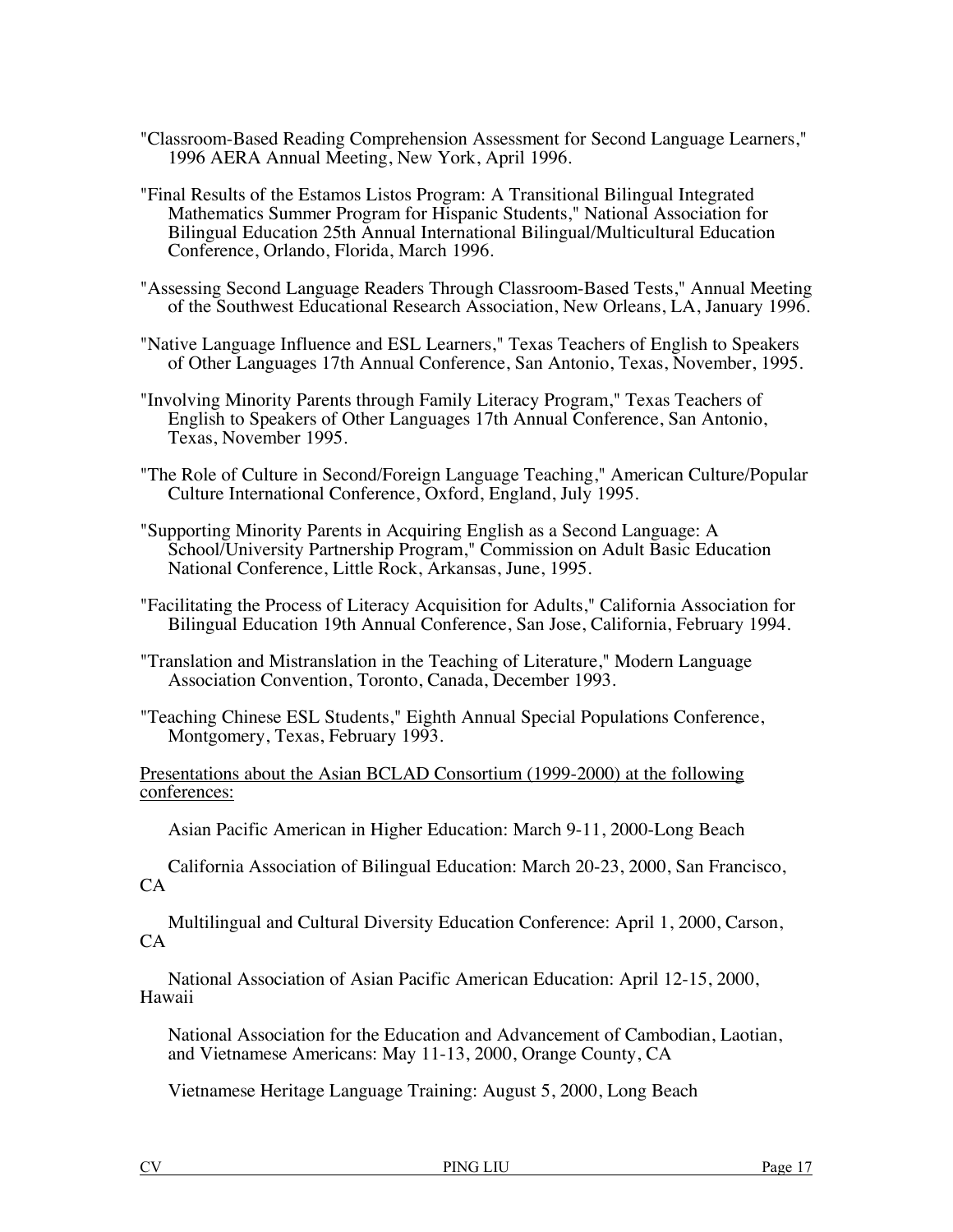## **PROFESSIONAL WORKSHOPS OFFERED AND INVITED PRESENTATIONS OR INTERVIEWS:**

- August 2019: "Planning DI instruction: Structure and sequence," a workshop provided to K-3 teachers, Alhambra, CA.
- December 2018: "Alignment between assessment and instruction in developing Chinese programs". Koala Know, Mandarin assessment, curriculum design and instructional strategies, City of Industry, CA
- August 2017: "Developing Dual Language Program: Curriculum and Collaboration," 2017 Parent Orientations, Marguerita Elementary School, Alhambra USD, CA
- July 2016: "Create/develop Chinese vocabulary assessment by grade," a workshop provided to master teachers at the Summer Institute of Chinese Readability Scales, Mandarin Institute\_LMU, Los Angeles, CA
- July 2016: "Application of High Frequency Dictionary in the K-5 classroom," a workshop provided to master teachers at the Summer Institute of Chinese Readability Scales, Mandarin Institute\_LMU, Los Angeles, CA
- July 2015: "Classify Chinese children's books by genre," a workshop provided to master teachers at the Summer Institute of Chinese Readability Scale, Mandarin Institute\_LMU, Los Angeles, CA
- June 2014: "Language and content development," workshops provided to the teachers of Mandarin immersion program in Bellevue School District, WA
- August 2013: "Developing CDLP in a positive environment: It takes a community, a presentation given to administrators, teachers and parents of Hacienda La Puente USD, Hacienda, CA.
- March 2013: "Challenges unique to Mandarin Immersion Programs," a presentation given to the graduate students in the Dual Language Program.
- June 2011: "Immersion program: Curriculum and Instruction," a workshop provided to Chinese immersion teachers at Monrovia Academy, Tzu Chi Foundation
- May 2011: "Student teaching practice in two teacher preparation programs: A comparative study," a presentation given at the professional development of TED, **CSULB**
- January 2010: "Differentiated instruction," a workshop given to teachers in the Chinese Foreign Language Assistance Program at ABCUSD, CA
- January 2009: "Teaching Chinese language and culture through art and music," a workshop given to Chinese Teachers at HLPUSD, CA
- Spring 2008: Professional development workshops for teachers in the Chinese middle school FLAP program at Hacienda La Puente USD, CA
- December 2007: "Classroom management and Chinese language teaching," given at Cerritos Chinese School and ABCUSD, CA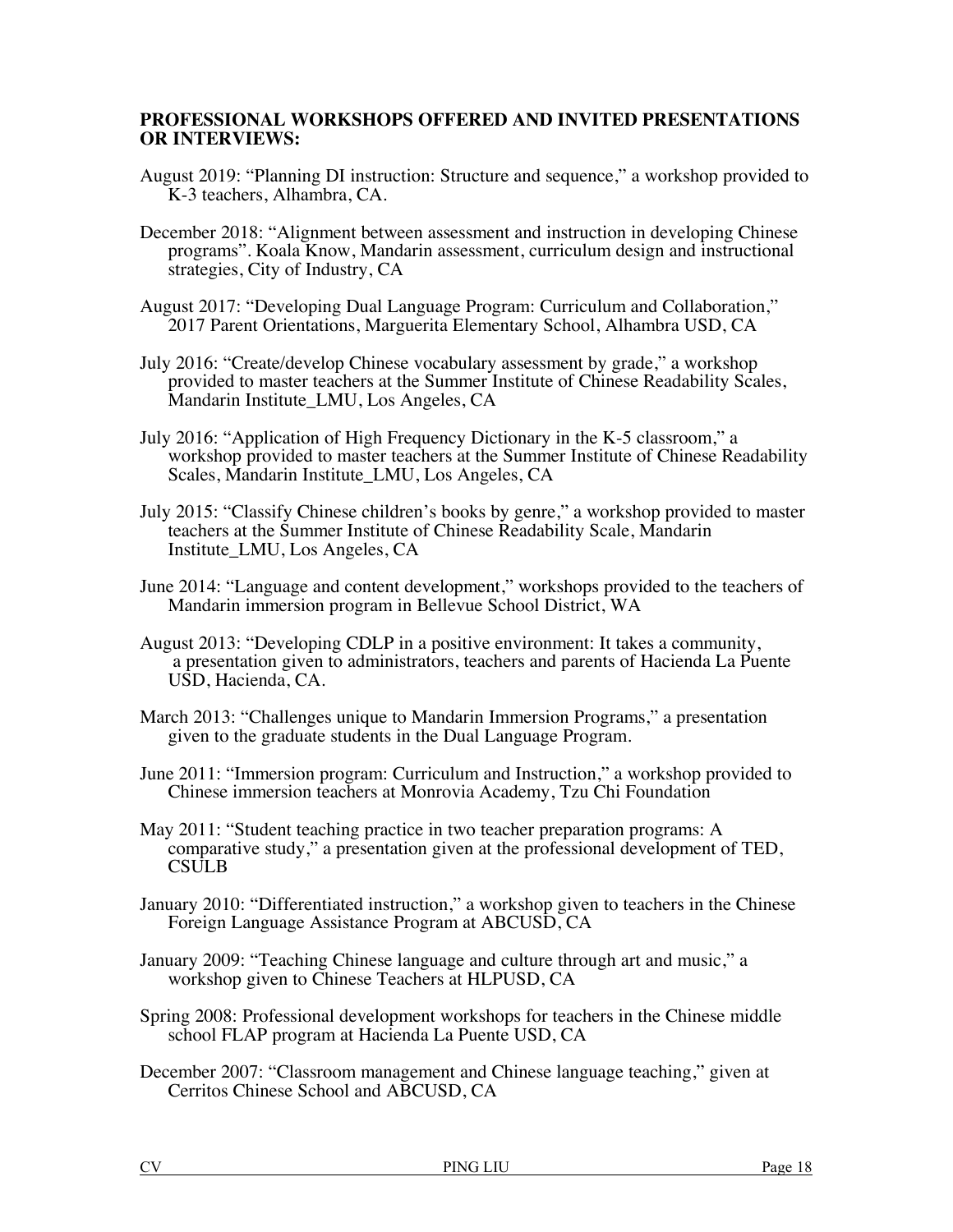- October 26, 2007: "PELP lesson module collection," a presentation given at the Student Teaching Supervisors meeting, TED, CED, CSULB
- September 10, 2007: "Using ELD lesson modules on the BeachBoard," a presentation given at the Teacher Ed. Department meeting, CED, CSULB
- November 20, 2006: "English Language Development: Lesson Modules," a presentation given at the Teacher Ed. Department meeting, CED, CSULB
- May 2006: "Theory & Pedagogy: Bilingual Education vs. Chinese as a Foreign Language, " Panelist: A Conference on Increasing the Supply of Qualified Teachers: Teaching and Learning Chinese in the US, San Francisco.
- March 06, 2006: "Training Asian BCLAD Teachers." Bilingual Certification Meeting, California Commission on Teacher Credentialing, Sacramento.
- Spring 03-present: "Using lesson module to better prepare pre-service teachers to work with English learners in the classroom," to faculty of EDEL 431, 442 & 482 in TED.

October 2004: Promoting Chinese Dual Language Instruction in Public Schools, presentations given at

- Tzu-Chi Chinese Academy in Irvine and
- West Hollywood Chinese School in West Hollywood
- October 2003: On the Educational Reform in China: A Special Interview with Dr. Ping Liu, a two 30-minute program, produced and aired at the Shandong Educational TV Station, Jinan, China
- September 2003: "Basic Education in China and the U.S.: A Comparison," Keynote at the Elementary and Secondary Principals' Professional Development, Binzhou Commission on Education, China.
- July 2003: Chinese Instruction and K-8 Public Education, A Keynote at the 2003 Summer Institute of Southern California Association of Chinese Schools,
- November 2002: International Collaboration: Established Linkages with Universities in P. R. China. College of Education, CSULB.
- July 2002: Teaching English with Children's Literature, Binzhou Pre-School, Binzhou, China.
- July 2002: Cross Cultural Experiences, Special Interview with Dr. Ping Liu, a 30 minute program aired at Binzhou TV Station, Binzhou, China
- May 2002: Analysis and Contrast: The Educational Systems in China and the U.S., Beijing Normal University, China
- November 2001: "Collaboration with Chinese Colleges of Education," College of Education, CSULB
- November 07, 2001: "International Activities with China: Education and Culture," The Center for International Education & Phi Beta Delta International Honor Society, CSULB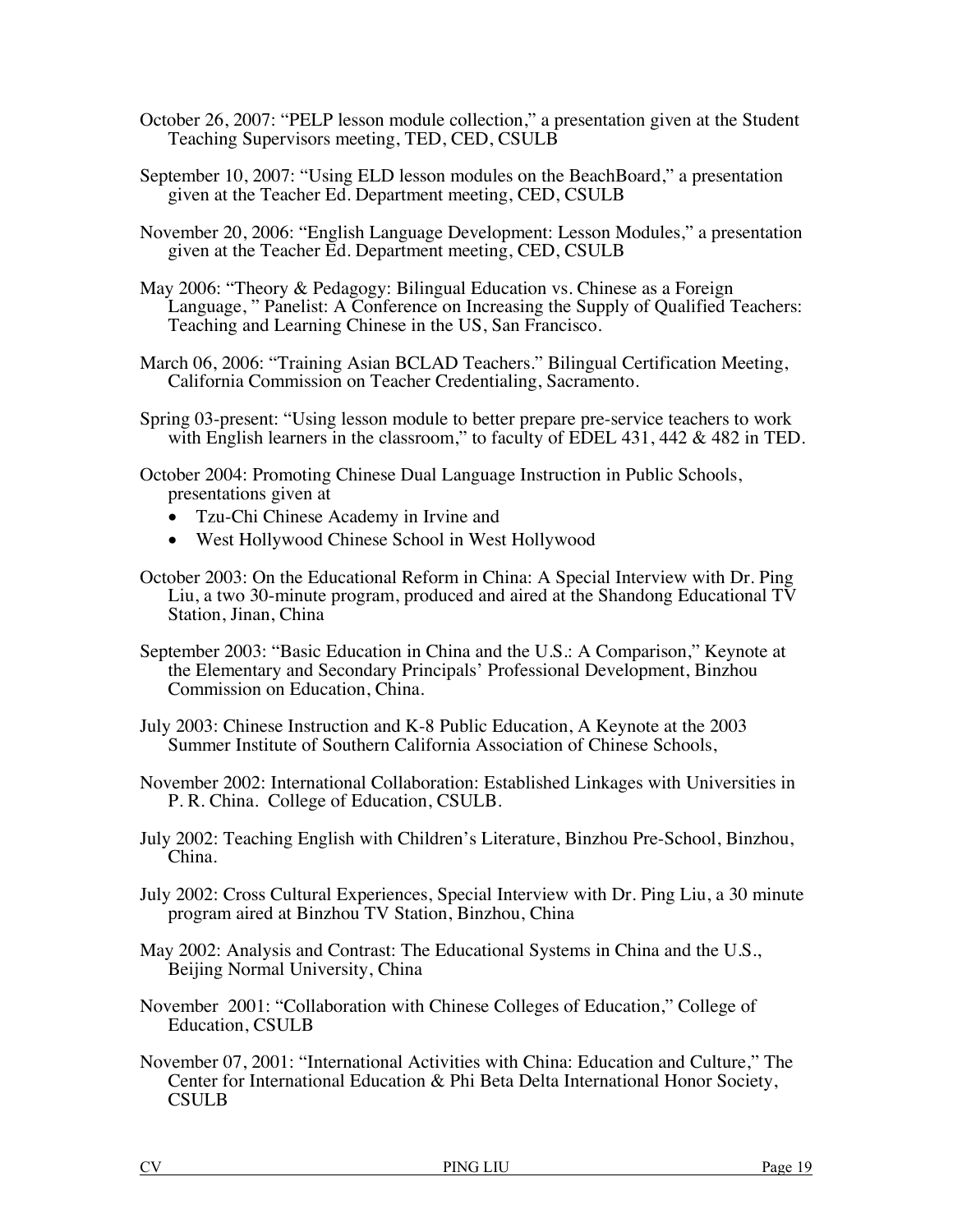Summer, 2001: English Language Teaching Methods Round Table at following schools:

- 1) Bincheng Experimental Pre-School, Binzhou, P.R. China
- 2) Bincheng No.1 Elementary School, Binzhou, P.R. China
- 3) Educational Experimental Pre-School, Binzhou, P.R. China
- 4) Linyi Modern School, Linyi, P.R. China
- Summer 2001: "A Comparison of the Chinese and U.S. Educational Systems," Presentation at Beizhen Secondary School, P.R. China

Summer 2001: "Parental Involvement and Children's Learning at School," Meeting of Parent School, 2001, Binzhou, P.R. China

November, 2000: Initiating Cross-Cultural Activities for Elementary School Children in P.R. China and the United States, College of Education, CSULB

January, 2000: "HyperStudio Application," College of Education, CSULB

Fall 1999: "HyperStudio Project and Teaching Language Arts," EDEL 442 Instructors, CSULB

June 1999: HyperStudio Workshop, Elmhurst College

- October 1998: Invited Speaker, NEA-IEA Northern Area Conference: Multicultural Classroom
- July 1998: Keynote Speaker, Literacy Round Table, DuPage County Regional Office of Education, Illinois

July 1998: Photo Story Writing Workshop, Dupage County Education Office

### **PROFESSIONAL DEVELOPMENT ACTIVITIES ATTENDED (selected):**

January-May 2021: Professional development sessions offered by TED and CED

August-September 2020: MSCP Professional Development on Virtual Instruction Session 1-3, TED, CSULB

August 7, 2020: Supporting Teacher Candidates with TK-12 Online Learning, CED, CSULB

July 31, 2020: To Sync or Not: How to Prevent Drowning Online, CED, CSULB

July 24, 2020: Zoom breakout room, CED, CSULB

July 15, 2020: CED PD Online Course Design: Step by Step, CED, CSULB

July 2020: Data Security & FERPA training course, CSU

March 2020: Zoom workshop, CED, CSULB

September 20, 2019: CalTPA workshop, CED, CSULB

July 2019: Data Security & FERPA training course, CSU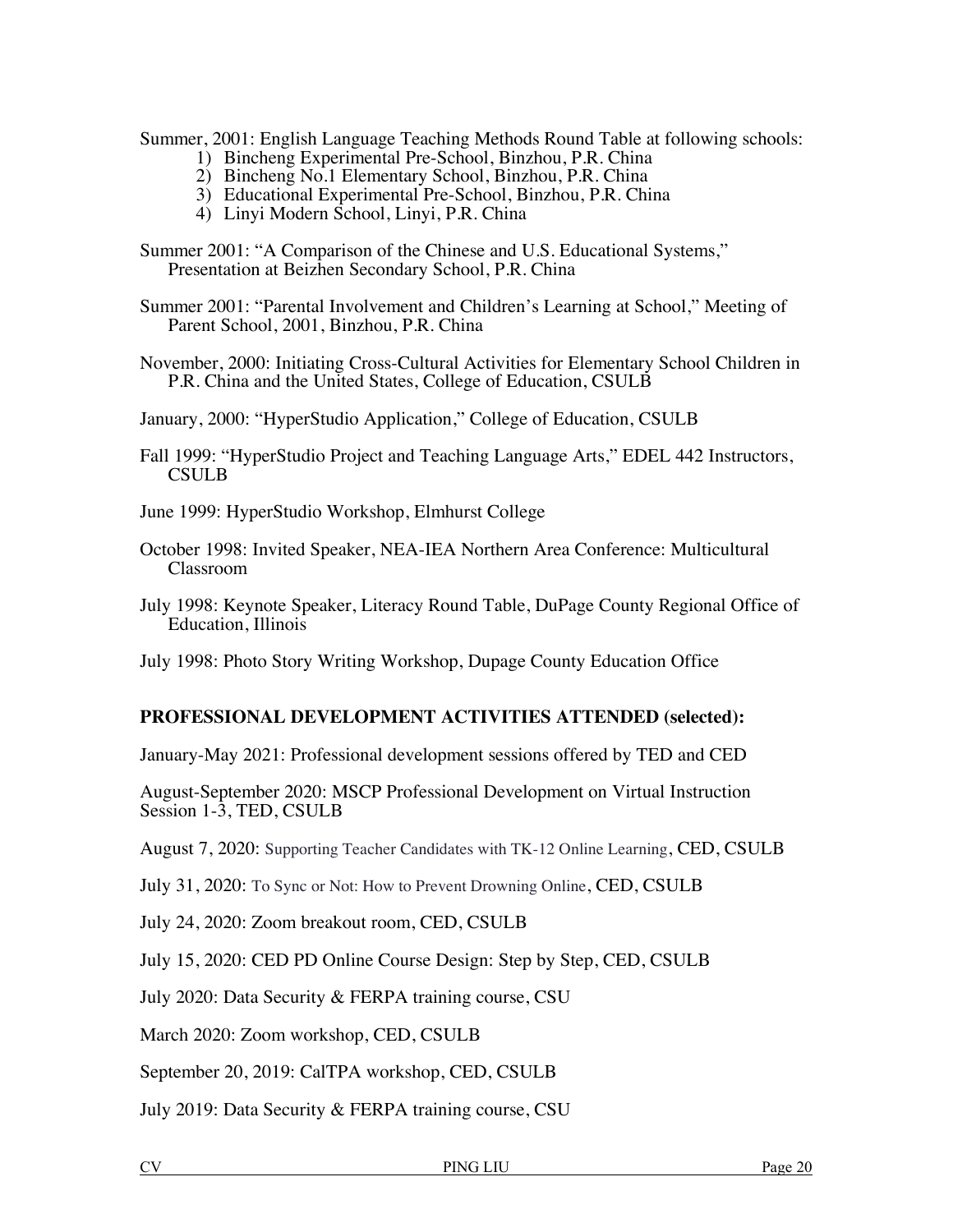August 2018: CalTPA workshop, CED, CSULB

August 2016: Master Teacher/University Supervisor Workshop Student Teaching Evaluation, Long Beach USD/CSULB

July 2016: Master Teacher Summer Institute, CED, CSULB

October 2014: CalTPA Recalibration Workshop, CED, CSULB

September 2014: Beyond Compliance 2014, CED, CSULB

Spring 2011: Professional Development on Field Experiences, TED, CSULB

Spring 2009: TPA Task3 Training, Department of Teacher Education, CSULB

Fall 2007: Chinese Language Teaching, China Press

October 2006: Celebrating Our Rising Stars Summit V, OELA U.S. Department of Education.

September 2006: Chinese Teaching Pedagogy, Center for Chinese Culture Development

Summer 2006: TPA Task4 Training, Department of Teacher Education, CSULB

Fall 2005: Chinese Teaching Pedagogy, China Press

Fall 2005: TaskStream Training, Department of Teacher Education, CSULB

November 2005: Celebrating Our Rising Stars Summit IV, OELA US Department of Education.

Spring 2004: TPE Training, Department of Teacher Education, CSULB

October 2004: Celebrating Our Rising Stars Summit III, OELA US Department of Education.

December 2003: Celebrating Our Rising Stars Summit II, OELA US Department of Education.

November 2002: Celebrating Our Rising Stars Summit I, OELA US Department of Education.

August 2002: Professional Development, California Association for Asian Pacific American Education, Northridge

April 2002, Beach Bash Technology Workshop, CSULB

March, 2002, PT3 Summit, College of Education, CSULB/Cerritos Community College

October 2001: SPSS Workshop, CSULB

August 2001: Summer General Education Institute, CSULB

April 2001: Language Arts: Incorporating Technology, EDPAC

February 2001: The Research Grantmanship Program, The Center of Faculty Development, CSULB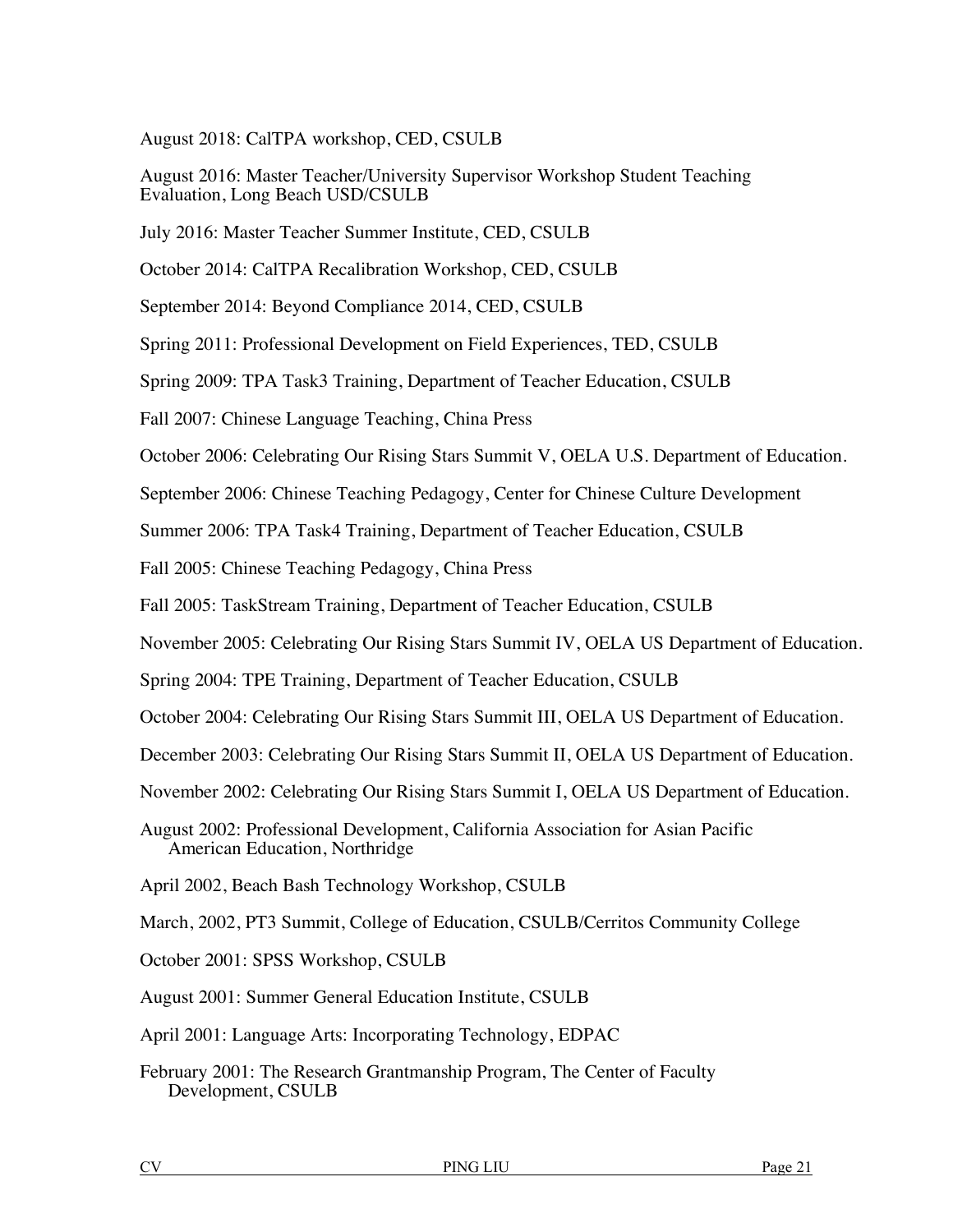January 2001: Winter General Education Institute, CSULB

January 2001: Keys to Success in After School Programs 2000/2001 workshop, LA County Office of Education & UC Irvine Collaborative After School Project

January 2000: Winter Education Institute, CSULB

1999-2000, ED 101: Center for Faculty Development

Fall 1999: Grant Writing, Office of University Research

Fall 1999: Grant Writing, Center for Faculty Development

Fall 1999: Web page Construction, Academic Computing Services, CSULB

Fall 1999: Web page Image, Academic Computing Services, CSULB

Spring 1999: Web page Construction, Elmhurst College

Spring 1999: Faculty Workshop on Interculturalism

Summer 1998: Ameritech Technology Workshop, Greenville College

## **UNIVERSITY/COLLEGE AND DEPARTMENT COMMITTEES:**

### CSU, LONG BEACH:

Review of Tenure and Promotion Committee, TED (Since Spring 2021)

Mindset Advisory Committee: CSULB, Member (Since Fall 2017)

Student Affairs Committee, CED: Member (Fall 2016-Fall 2020)

Outstanding Thesis Award Subcommittee, CED: Member (Fall 2018-Spring 2019)

Graduate Research Fellowship Subcommittee, CED: Member (Fall 2018-2020)

Grade Appeal Subcommittee, CED: Chair (Fall 2018- Fall 2020)

Scholarship Subcommittee, CED: Member (Fall 2016-Fall 2018)

Technology Committee, CED: Member (1999-2001; Spring 2009-present)

Post Tenure Review Committee, TED: Member (2013-2014); Chair (2014-2016)

Grade Appeal Committee, TED: Member (2014-2016)

Field Programs Committee, TED: Member (2003-present)

Single Subject LOTE Advisory Committee, Member, CSULB (Fall 2006-present)

Dual Language Development MA Program Advisory Board, Member, CSULB (2006- 2008)